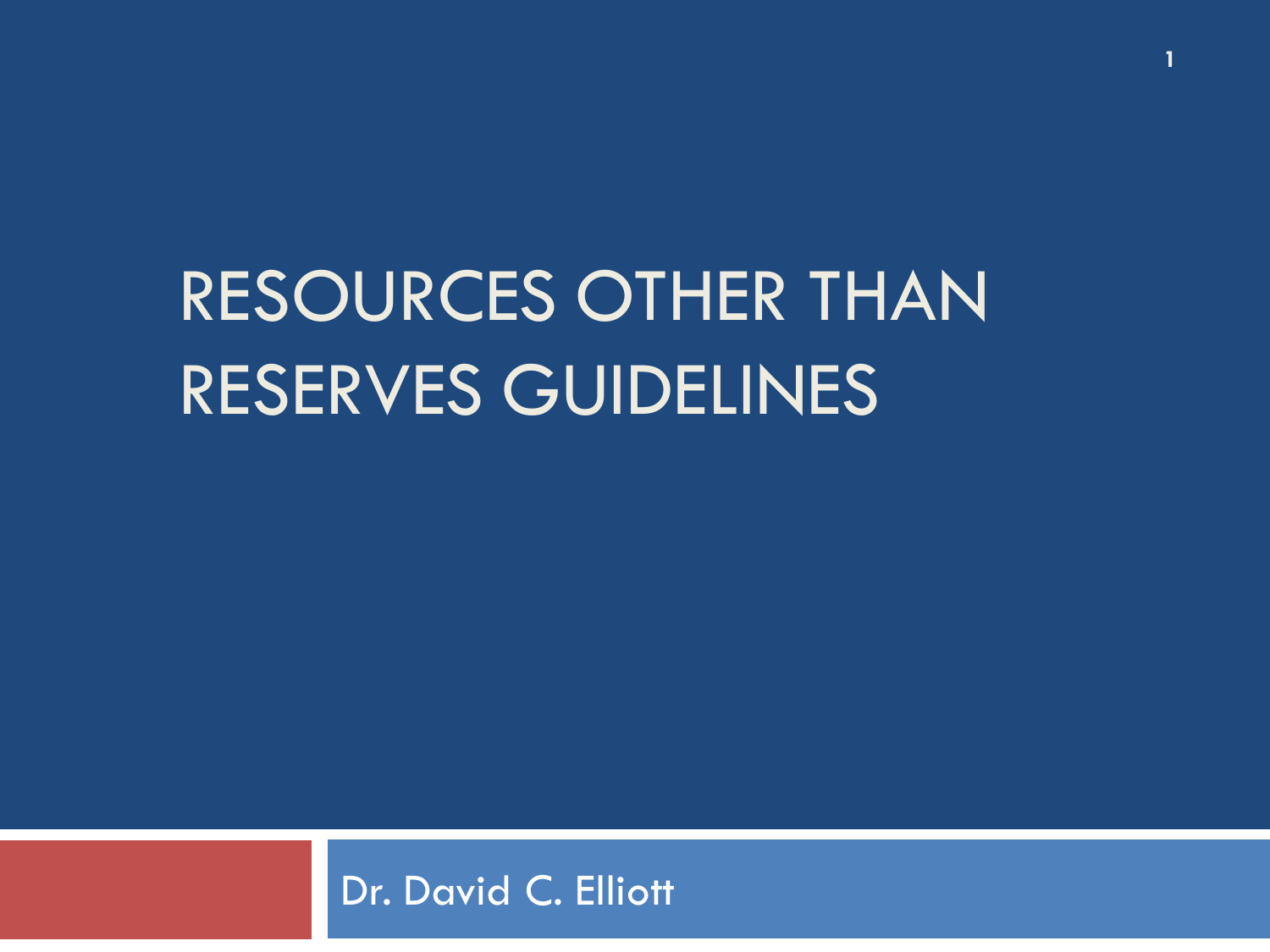#### **OUTLINE**

#### **D BACKGROUND**

#### □ RESOURCES OTHER THAN RESERVES (ROTR) **GUIDELINES**

#### **O** Contents

#### **Describing your project**

#### □ ROTR WRAP-UP: Outstanding issues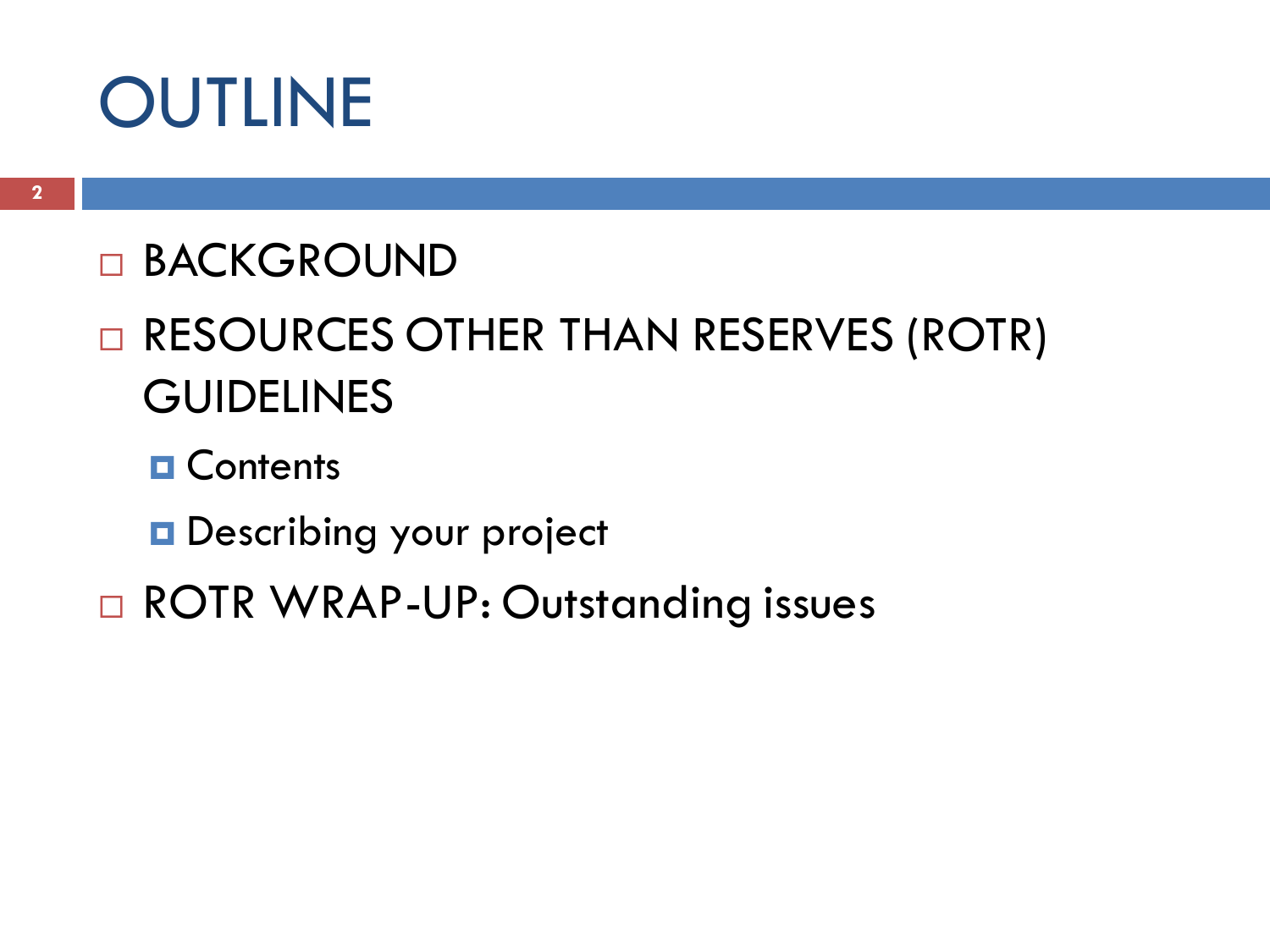## **CONFIDENCE**

- $\Box$  The ability to raise funds and decide on investments for oil and gas activity depends on many factors
- $\Box$  The factor that is within our control is the ability to provide consistent and unbiased information on oil and gas resources
	- **O** Confidence in contingent and prospective resources currently limited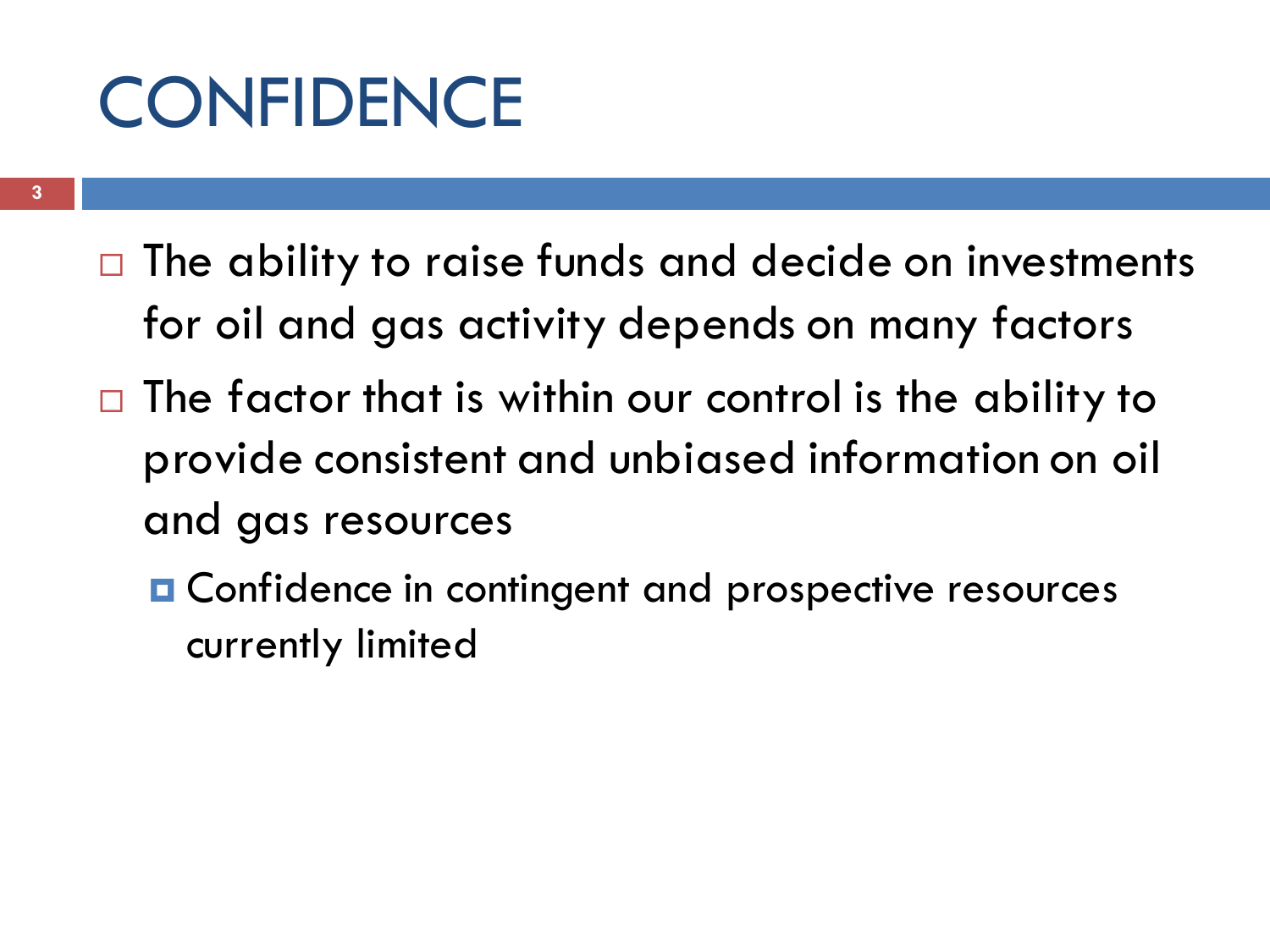#### PRMS CLASSIFICATION



CLASSIFICATION **LASSIFICATION** 

#### **CATEGORISATION**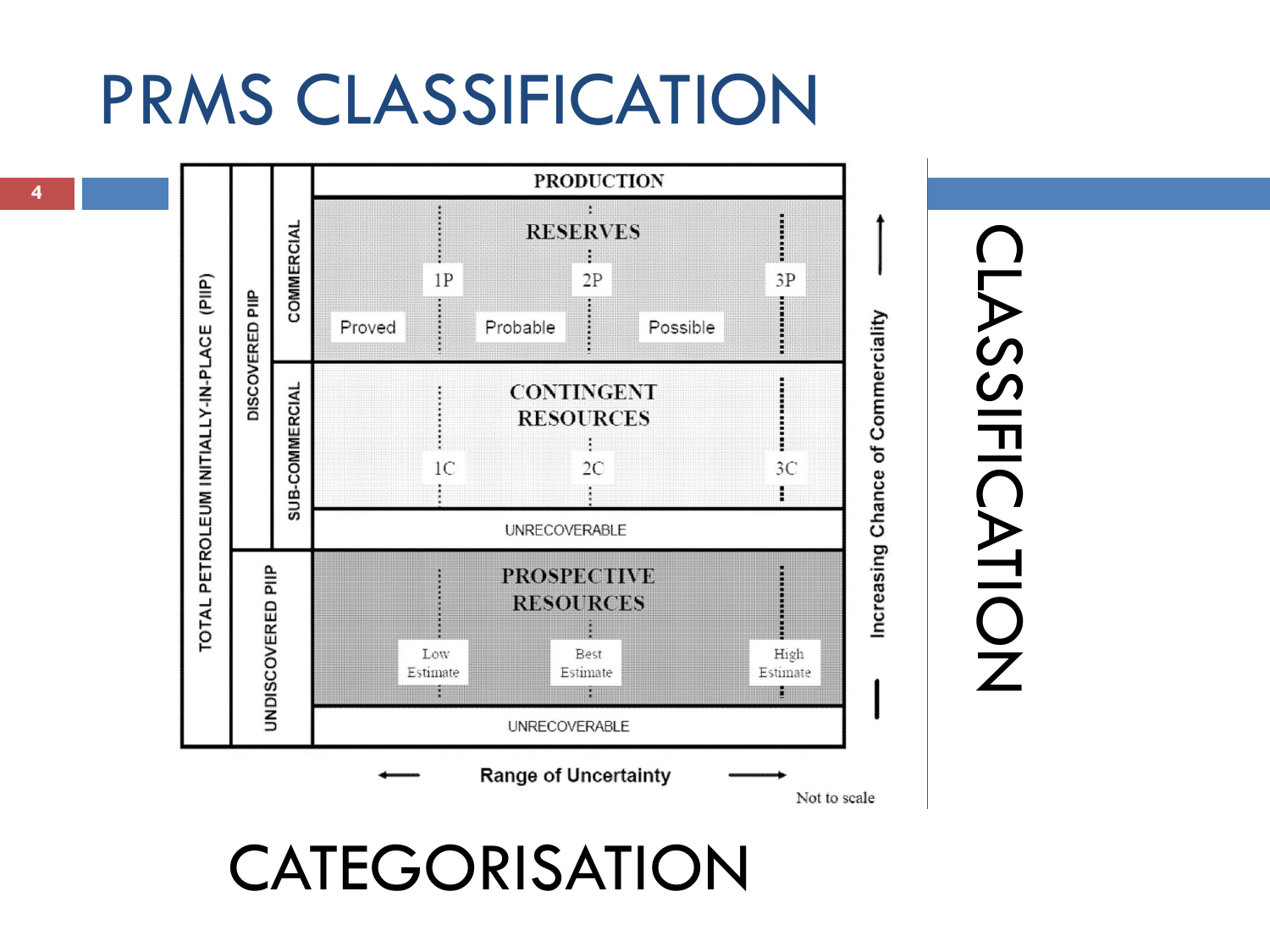#### THE CHANGING RESOURCE BASE

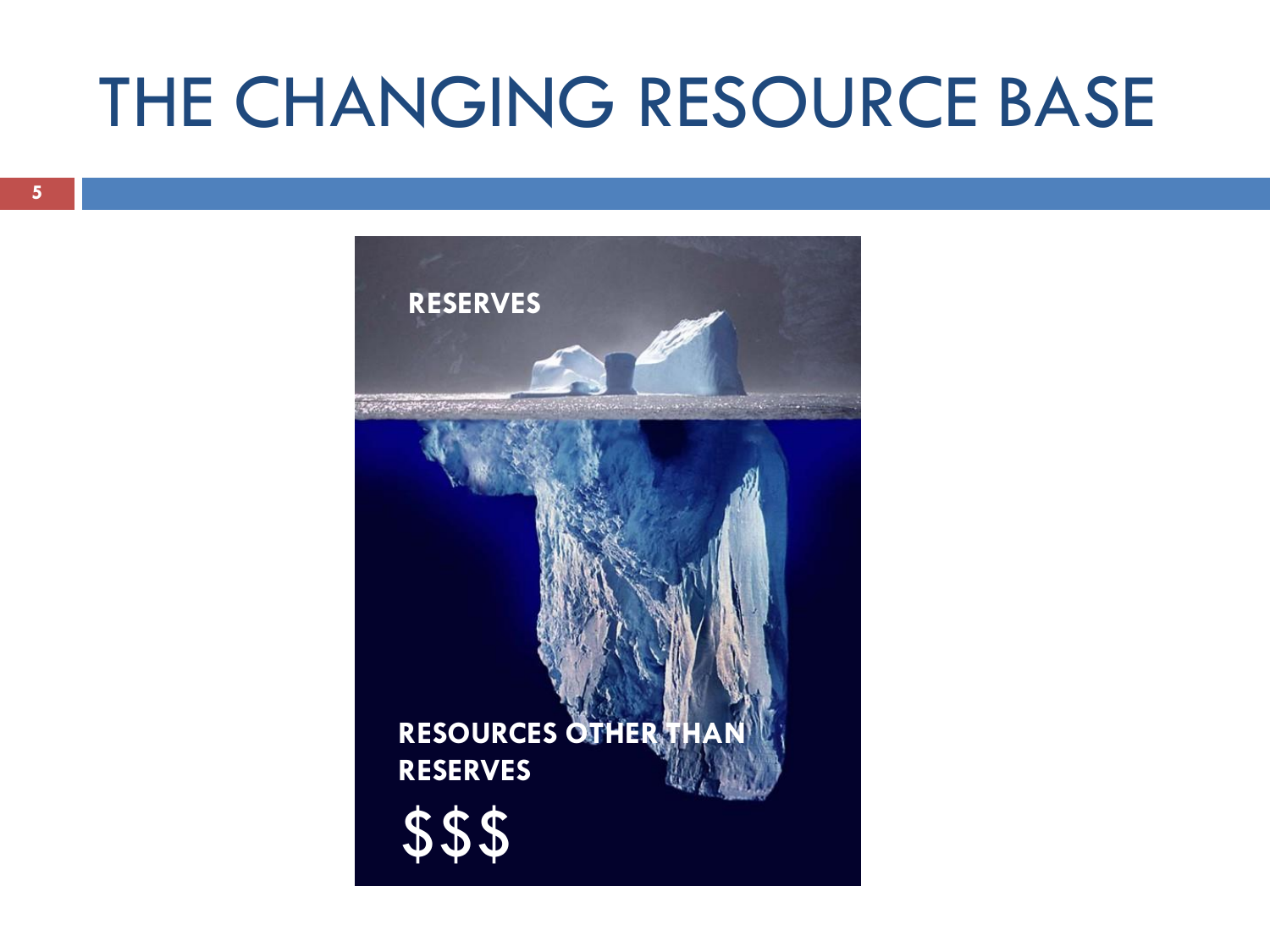#### RESOURCE TYPES

| <b>RESOURCE TYPE</b> |                                                      | <b>COMMON NAME TRAPPING</b>                                              |                                                            | <b>STORAGE</b>       | <b>STIMULATION ?</b>  |
|----------------------|------------------------------------------------------|--------------------------------------------------------------------------|------------------------------------------------------------|----------------------|-----------------------|
| <b>CONVENTIONAL</b>  |                                                      | <b>API oil types</b><br><b>Natural Gas</b><br><b>Natural Gas Liquids</b> | <b>Buoyancy/Seal</b>                                       | Pores &<br>fractures | <b>No</b>             |
|                      | Low permeability<br>gas <sup>1</sup> (Tight Gas)     | <b>Basin Centred gas</b><br><b>Tight gas</b>                             | <b>Buoyancy/Seal but</b><br>may be other factors fractures | Pores &              | <b>Yes</b>            |
| UNCONVENTIONAL       |                                                      | Shale gas                                                                | Adsorption on kerogen,<br>in pores & fractures             |                      | <b>Yes</b>            |
|                      | <b>Low Permeability</b><br>oil (Tight Oil)           | <b>Tight Oil</b>                                                         | <b>Buoyancy/Seal but</b><br>may be other factors fractures | Pores &              | Yes                   |
|                      |                                                      | <b>Shale oil</b>                                                         | <b>Uncertain</b>                                           | Pores &<br>fractures | <b>Yes</b>            |
|                      | <b>Oil sands</b><br>/carbonates                      | <b>Bitumen</b>                                                           | <b>High viscosity</b>                                      | Pores &<br>fractures | <b>Yes</b>            |
|                      | Oil shale                                            | <b>Oil shale</b>                                                         | Kerogen                                                    |                      | <b>Pyrolysis</b>      |
|                      | <b>Coal Bed Methane</b><br>$(CBM)^8$                 |                                                                          | Adsorption in coal micropores,<br>fractures                |                      | <b>Yes</b>            |
|                      | <b>Underground Coal</b><br><b>Gasification (UCG)</b> |                                                                          | <b>Not relevant</b>                                        |                      | In-situ<br>generation |
|                      | <b>Methane Hydrates</b>                              |                                                                          | Water (ice)<br>clathrates                                  |                      | Yes                   |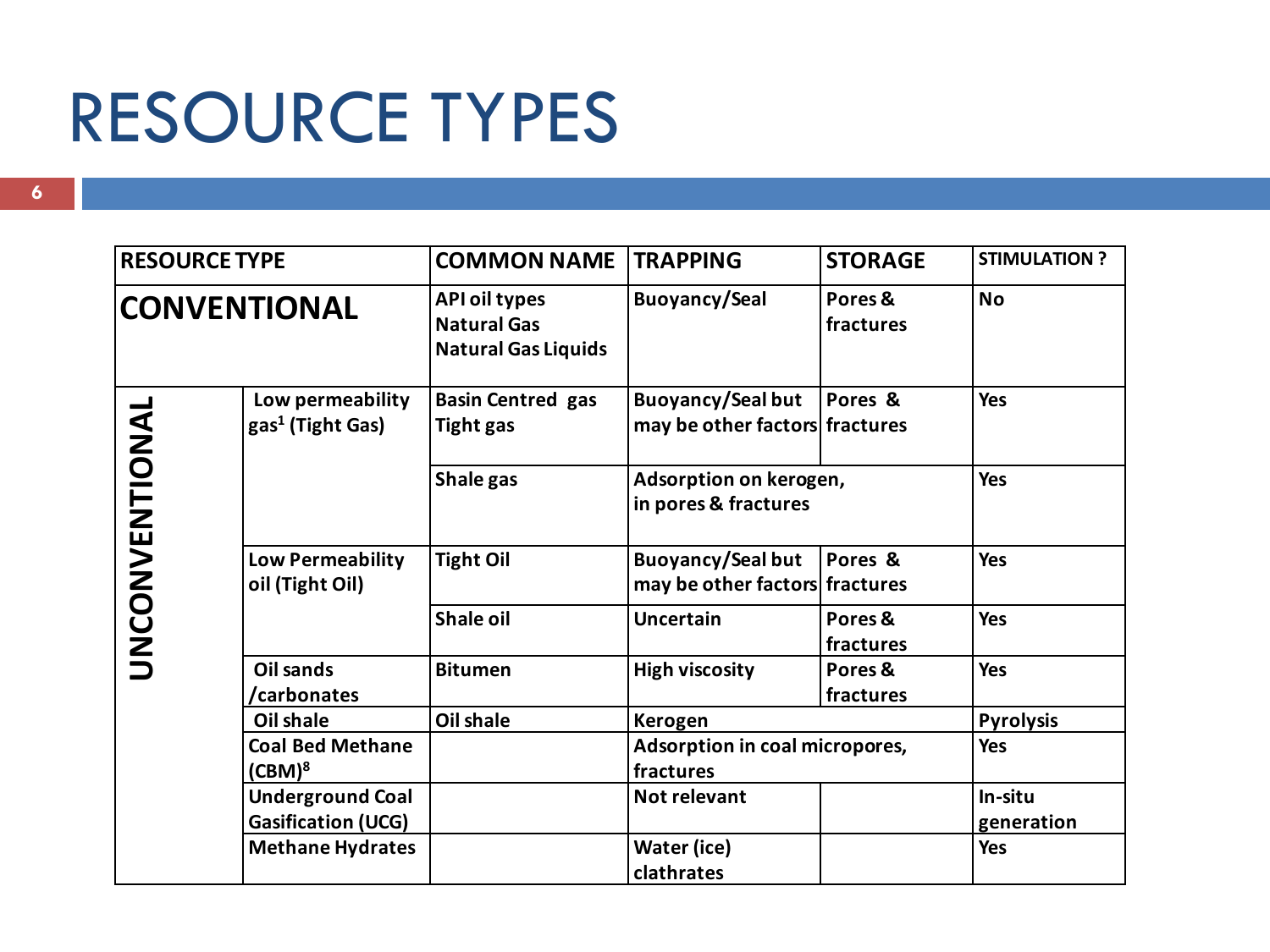#### **MORE COMPANIES USING OPTION TO DISCLOSE CONTINGENT & PROSPECTIVE RESOURCES**



Alberta Securities Commission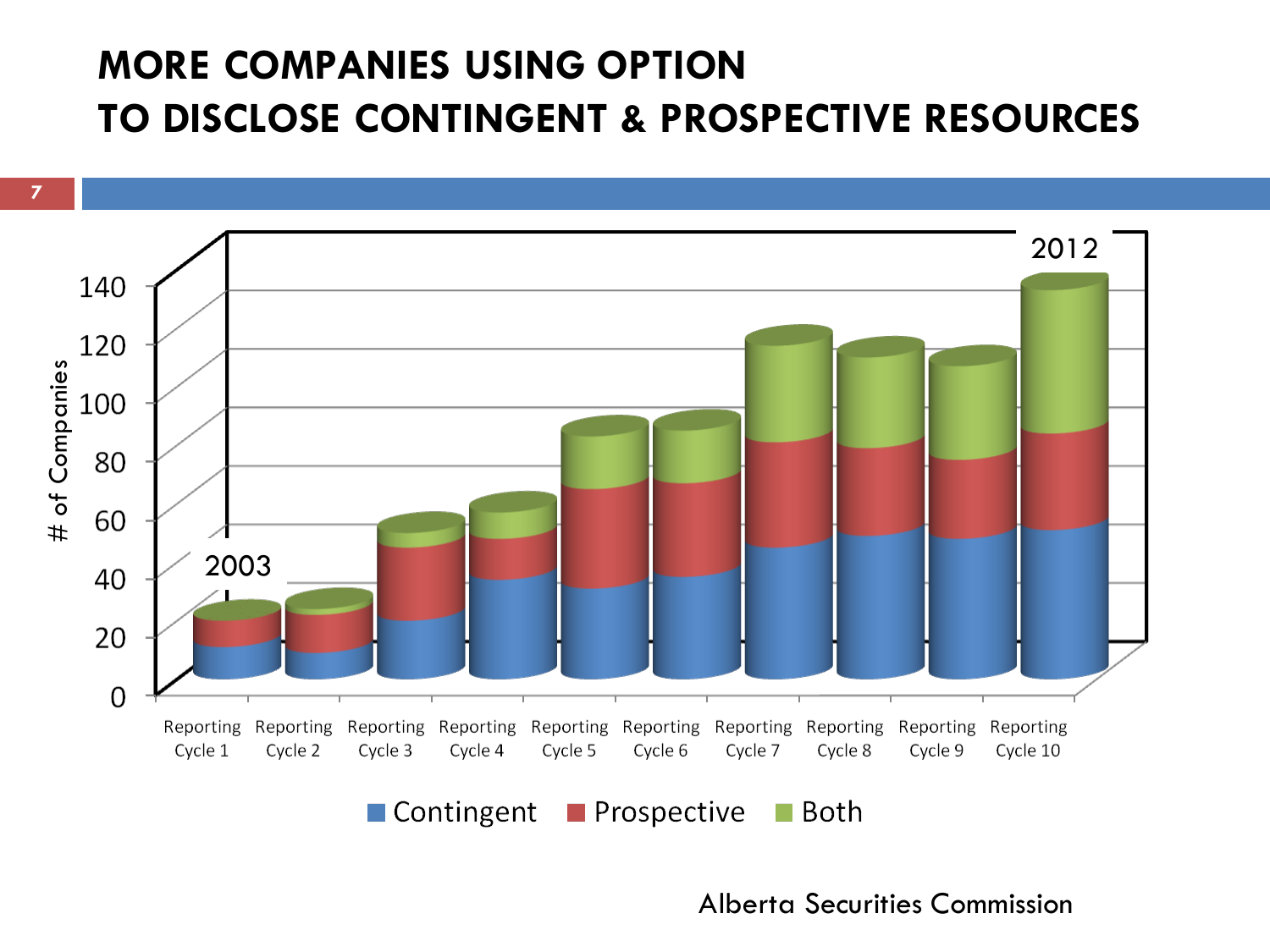# COGEH AND NI 51-101

- NI 51-101 is Canadian Oil and Gas disclosure legislation
	- **Refers to COGEH for technical standards of evaluation** and disclosure
- Canadian Oil and Gas Evaluation Handbook (COGEH)
	- $\blacksquare$  Initially published in 2002
	- Now 3 volumes
	- **O** Periodic updates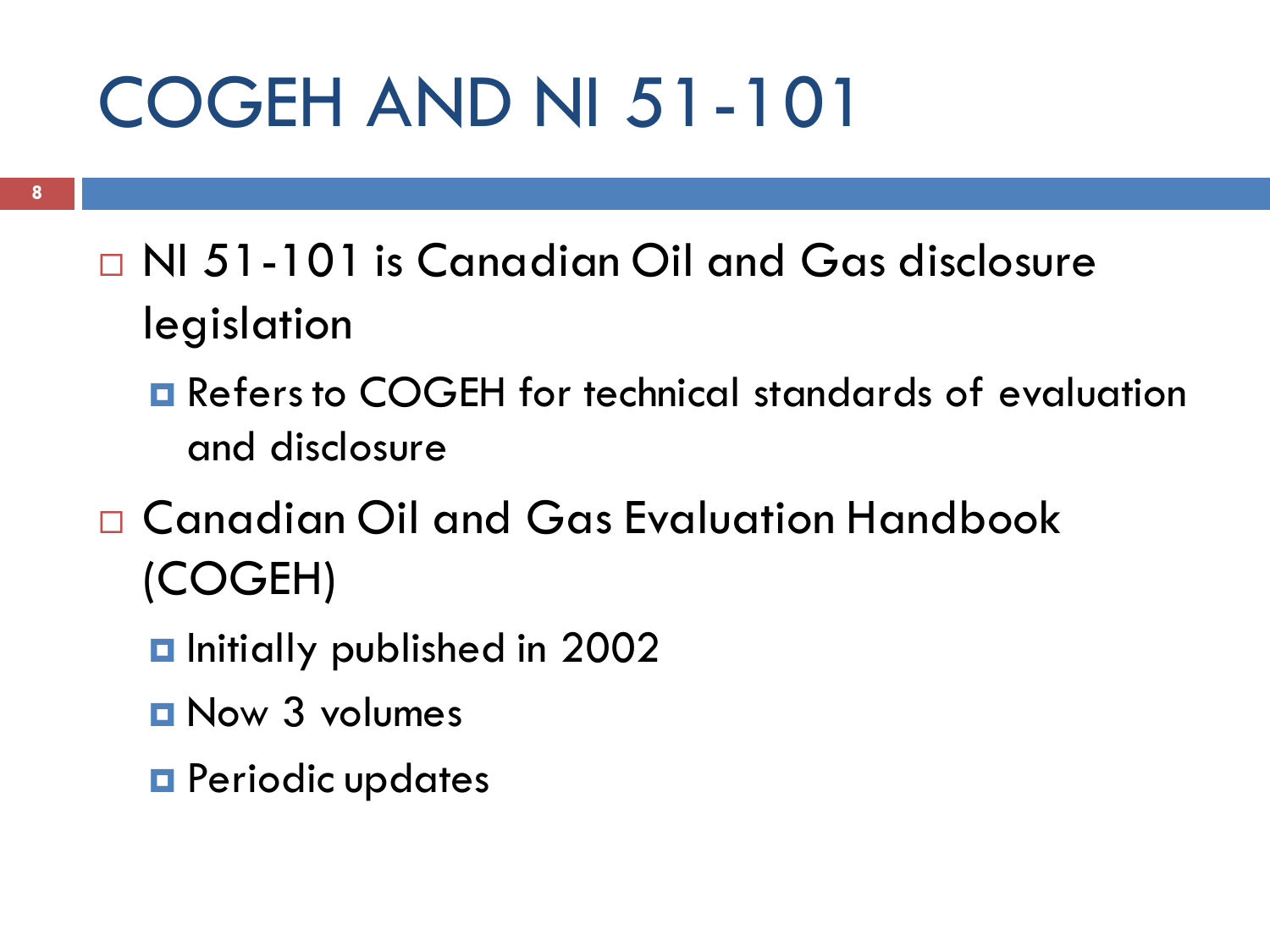## ASC REQUEST FOR IMPROVED **GUIDELINES**

- □ Letter August 2010 from ASC to SPEE Calgary
	- **Inconsistency in contingent resource evaluation and** disclosure
	- **Q** Concern about losing credibility
	- **Request to SPEE to provide improved guidelines**
- □ SPEE Resources Other Than Reserves (ROTR) subcommittee
- □ ROTR Guidelines published mid-2014, available from:
	- **□** SPE Canada, included in COGEH Vol. 2
	- Sproule (ROTR) as a standalone document until June 30 2015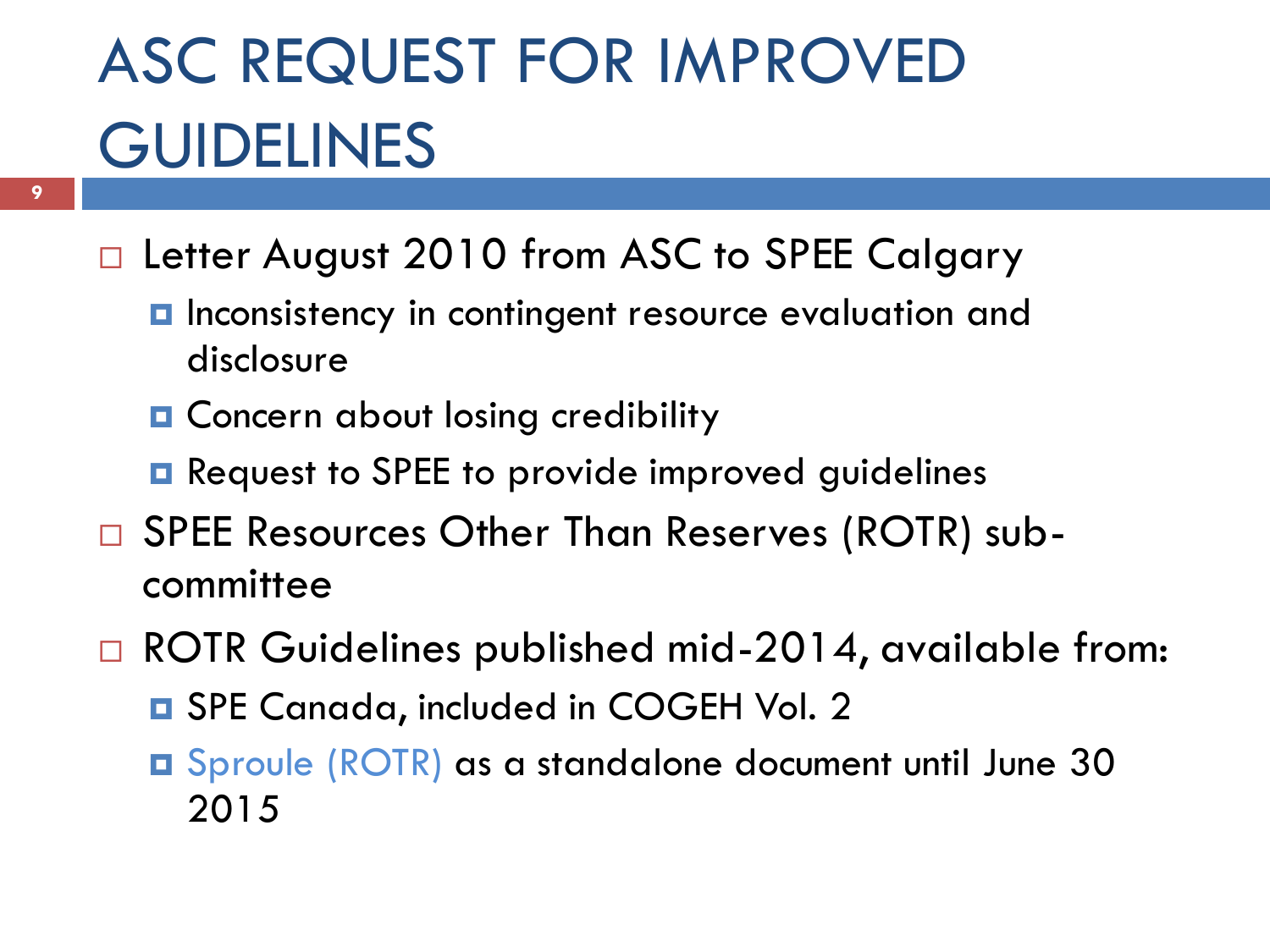# ROTR GUIDELINES CONTENTS

Preface

Key Points

- 1. Introduction
- 2. General Requirements for Classification of ROTR
- 3. Petroleum Initially-In-Place (PIIP)
- 4. Projects
- 5. Contingent Resources
- 6. Discovered Unrecoverable PIIP
- 7. Prospective Resources
- 8. Aggregation
- □ Supplementary Glossary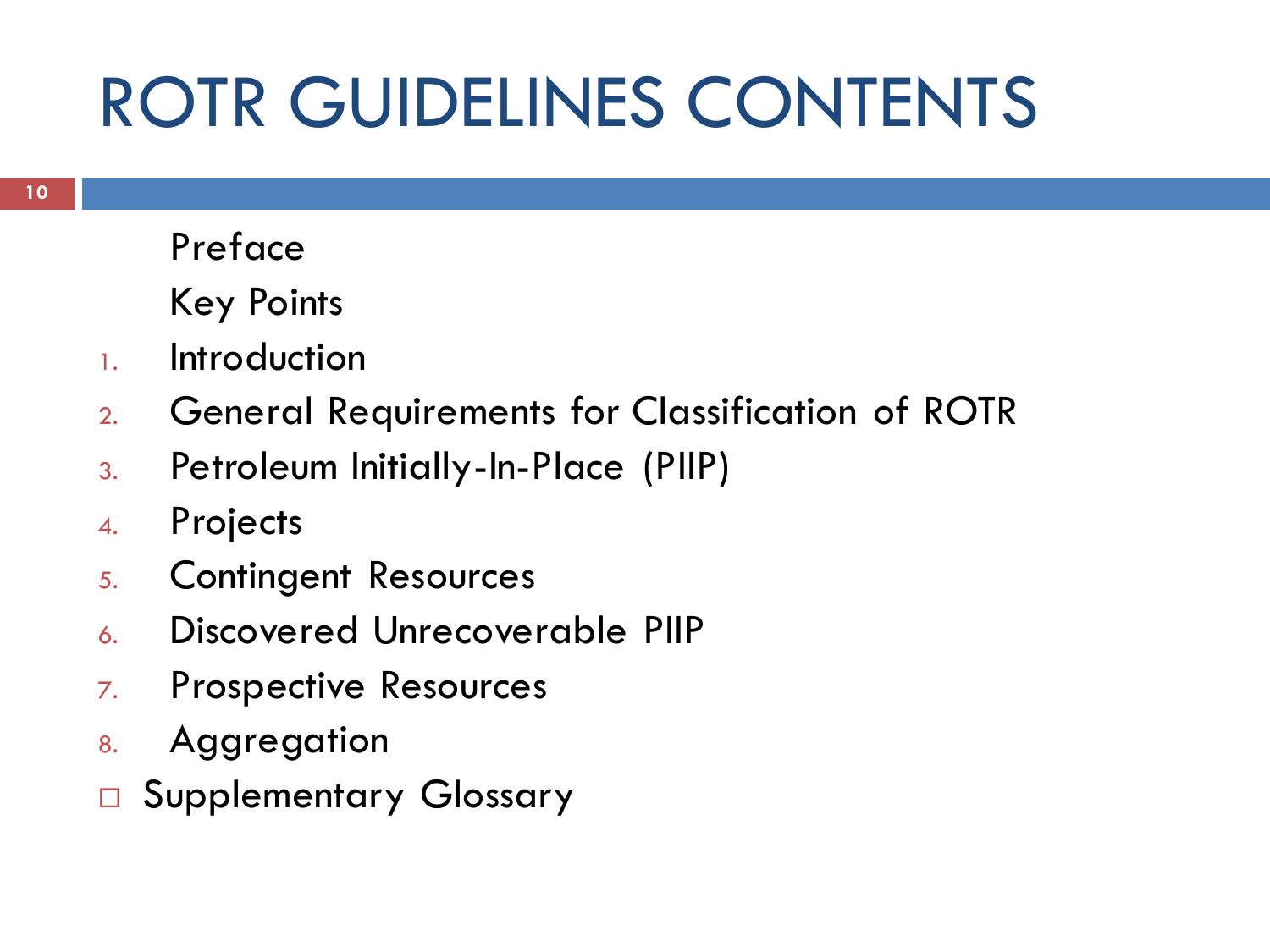### DEFINITION OF A RESERVOIR

- Old. *A porous and permeable subsurface rock formation that contains a separate accumulation of petroleum that is confined by impermeable rock or water barriers and is characterized by a single pressure system.*
- *Not always:*
	- *Porous and permeable*
	- *Separate and confined*
	- *A single pressure system*
- New. *A subsurface rock unit that contains an accumulation of petroleum.*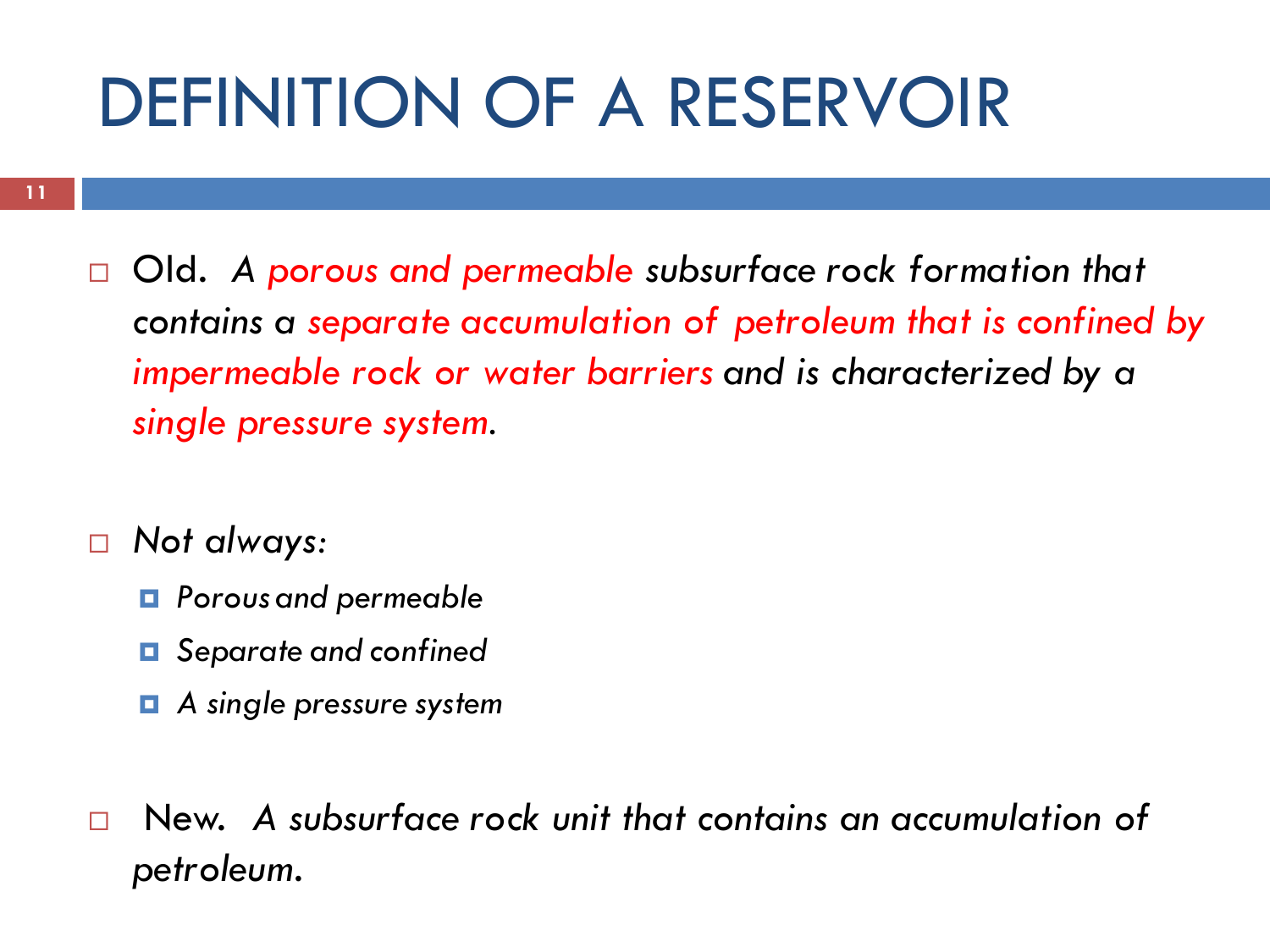#### **DISCOVERY**

 New: *The confirmation of the existence of an accumulation of potentially recoverable petroleum.*

 What is "*Potentially recoverable*", will vary with the user.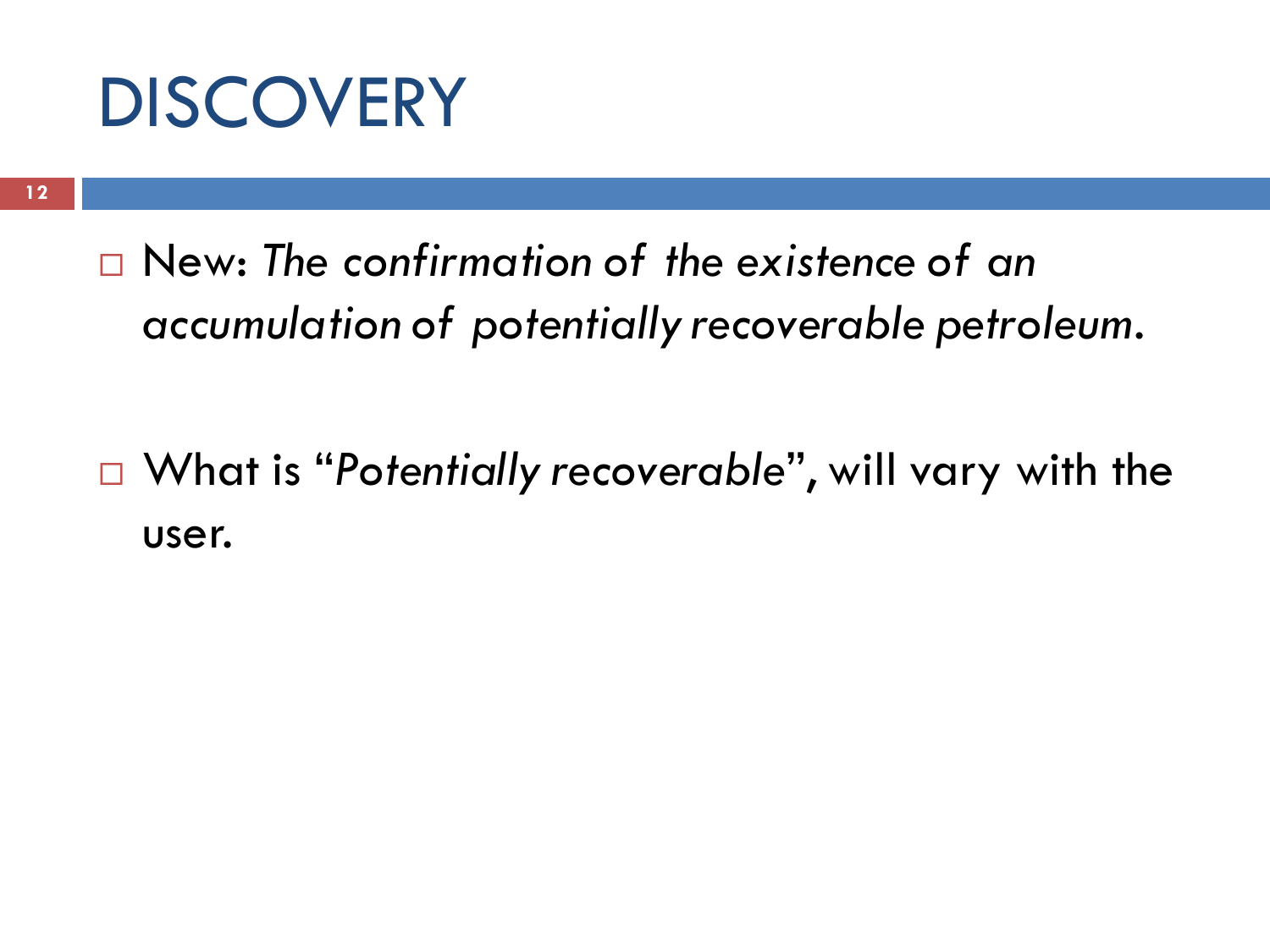# KNOWN ACCUMULATION: OLD

 *An accumulation that has been penetrated by a well. In general, the well must have demonstrated the existence of hydrocarbons by flow testing in order for the accumulation to be classified as "known". However, where log and/or core data exist, and there is a good analogy to a nearby and geologically comparable known accumulation, this may suffice.*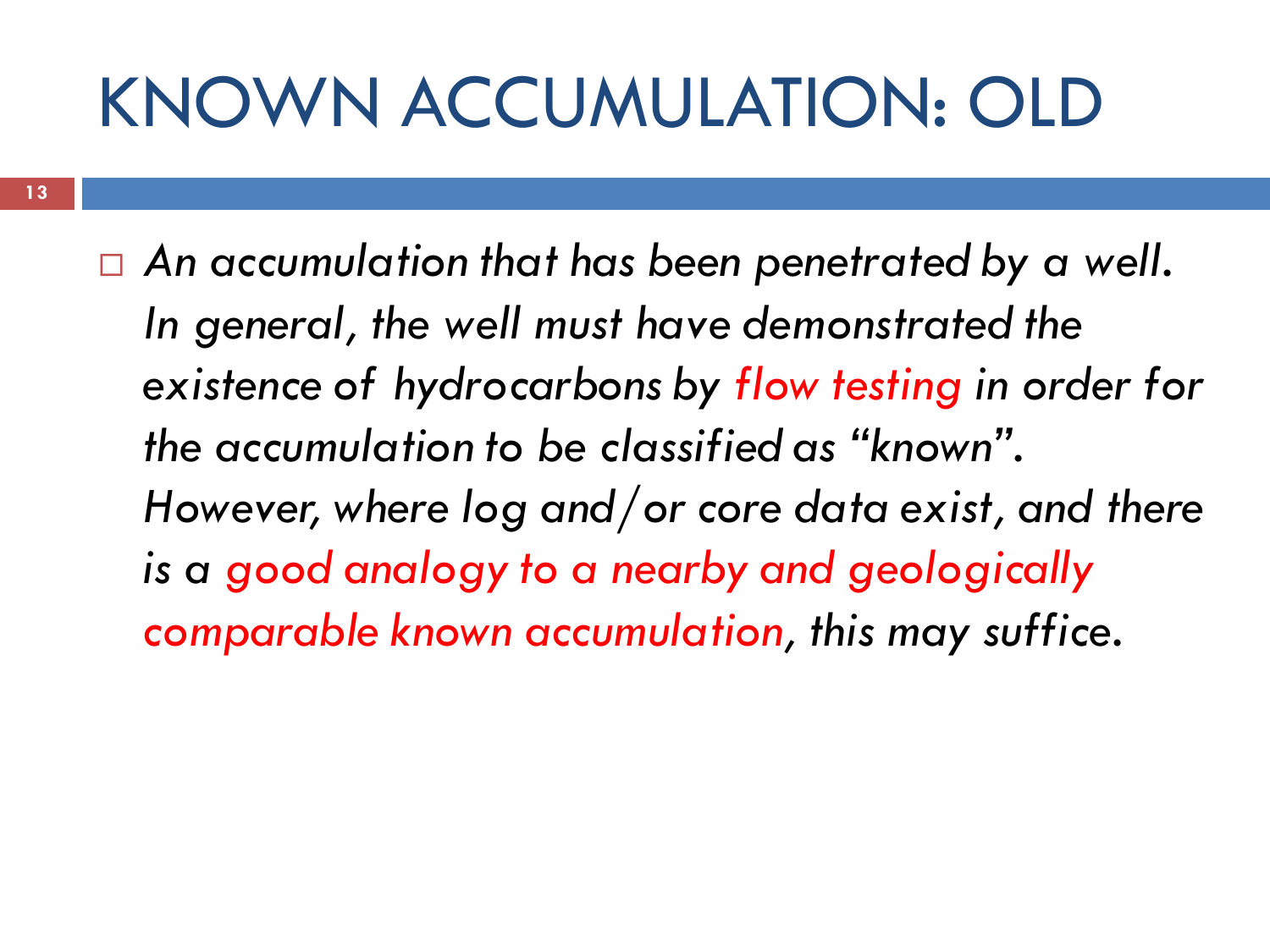## KNOWN ACCUMULATION?

- □ "flow testing": may not be available for years
- *"good analogy":* relatively clear for conventional reserves, not so for ROTR
- □ "nearby": proximity is not a good measure of geological comparability
- *"geologically comparable known accumulation":* no guidance on this
- *"may suffice":* not at all clear what "may" means.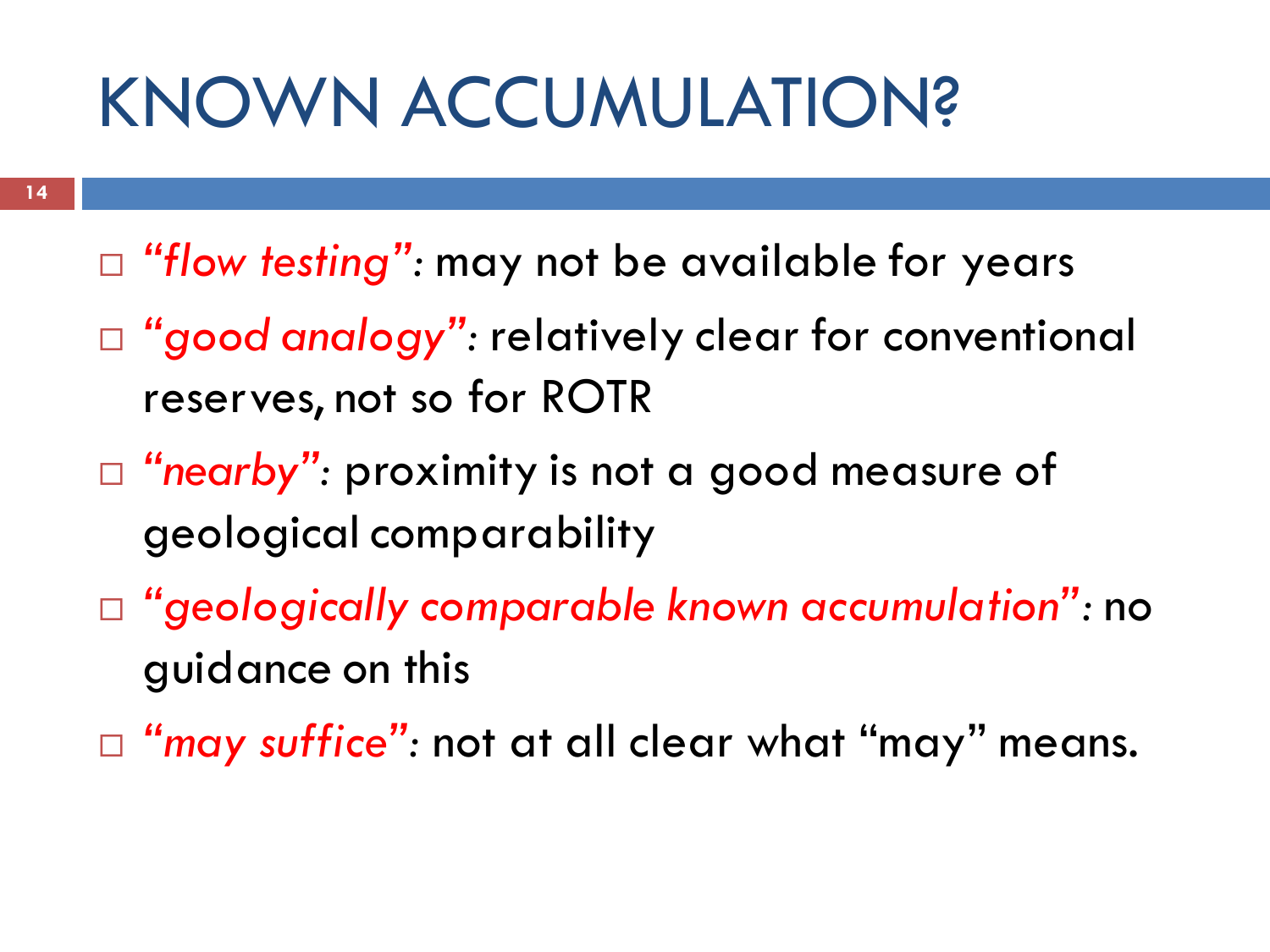# KNOWN ACCUMULATION: NEW

- □ ... penetrated by a well that has demonstrated the existence of potentially recoverable petroleum, where:
- 1. …. demonstrated the existence of moveable petroleum by flow testing, or,
- $2.$  Where there is no flow test, if log and/or core data exist, and there is a good commercial analogue that supports an assumption of the existence of moveable petroleum, or,
- **3. Where log and/or core data demonstrate the existence of an accumulation for which recovery potential can only be justified through extensive testing or experimental technology, this may suffice to permit classification of the associated PIIP as "discovered unrecoverable" until a technically viable recovery technology can be demonstrated.**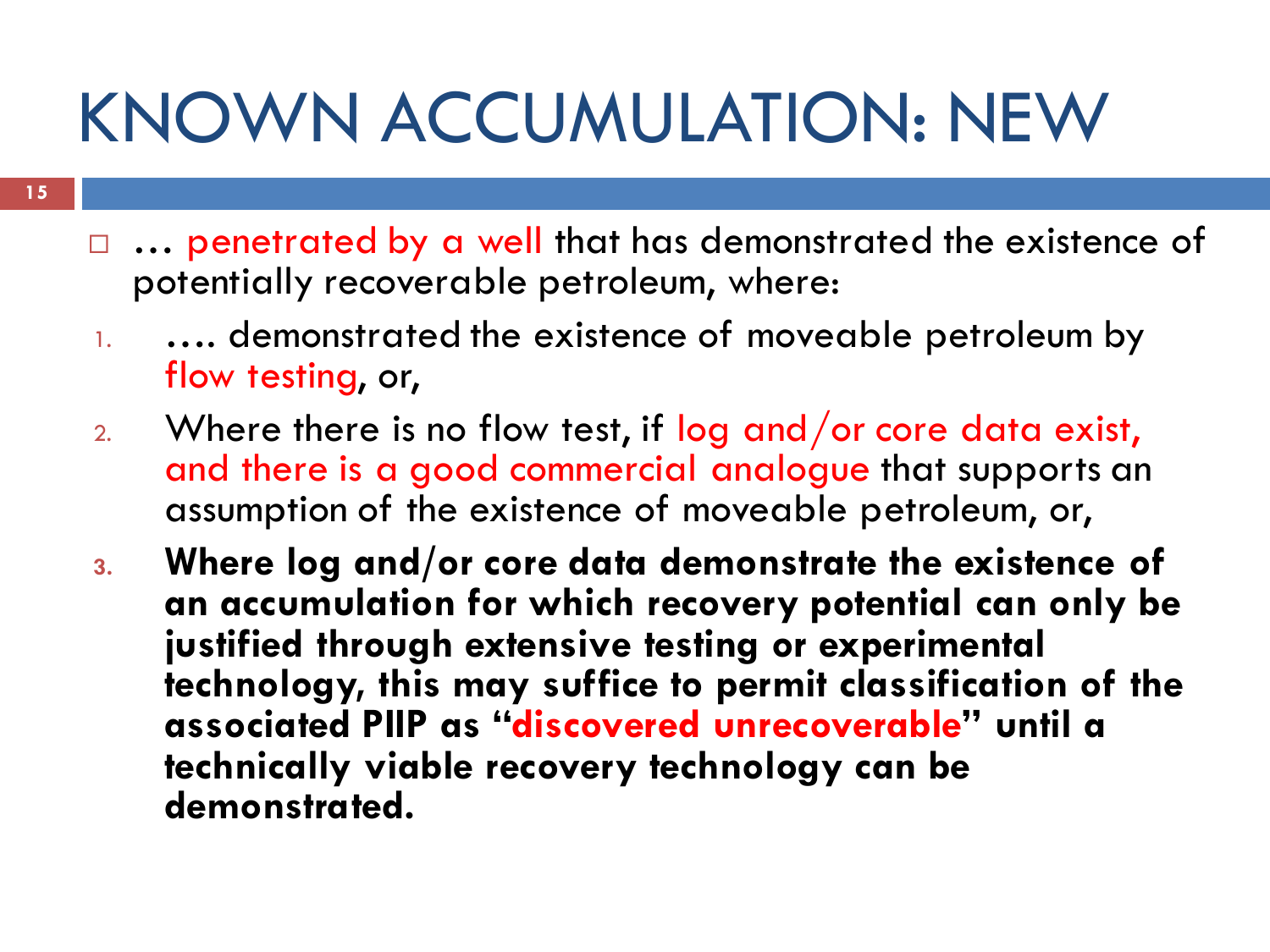#### ANALOGUES

- $\Box$  The transfer of information from a source (analogue) to a target or subject reservoir
- □ Current guidance mainly for reserves
	- Fields at "*at a more advanced stage of development or production history"*
- □ Limited analogous information for ROTR
- Analogues for ROTR may not be "*at a more advanced stage ",* but still provide useful information.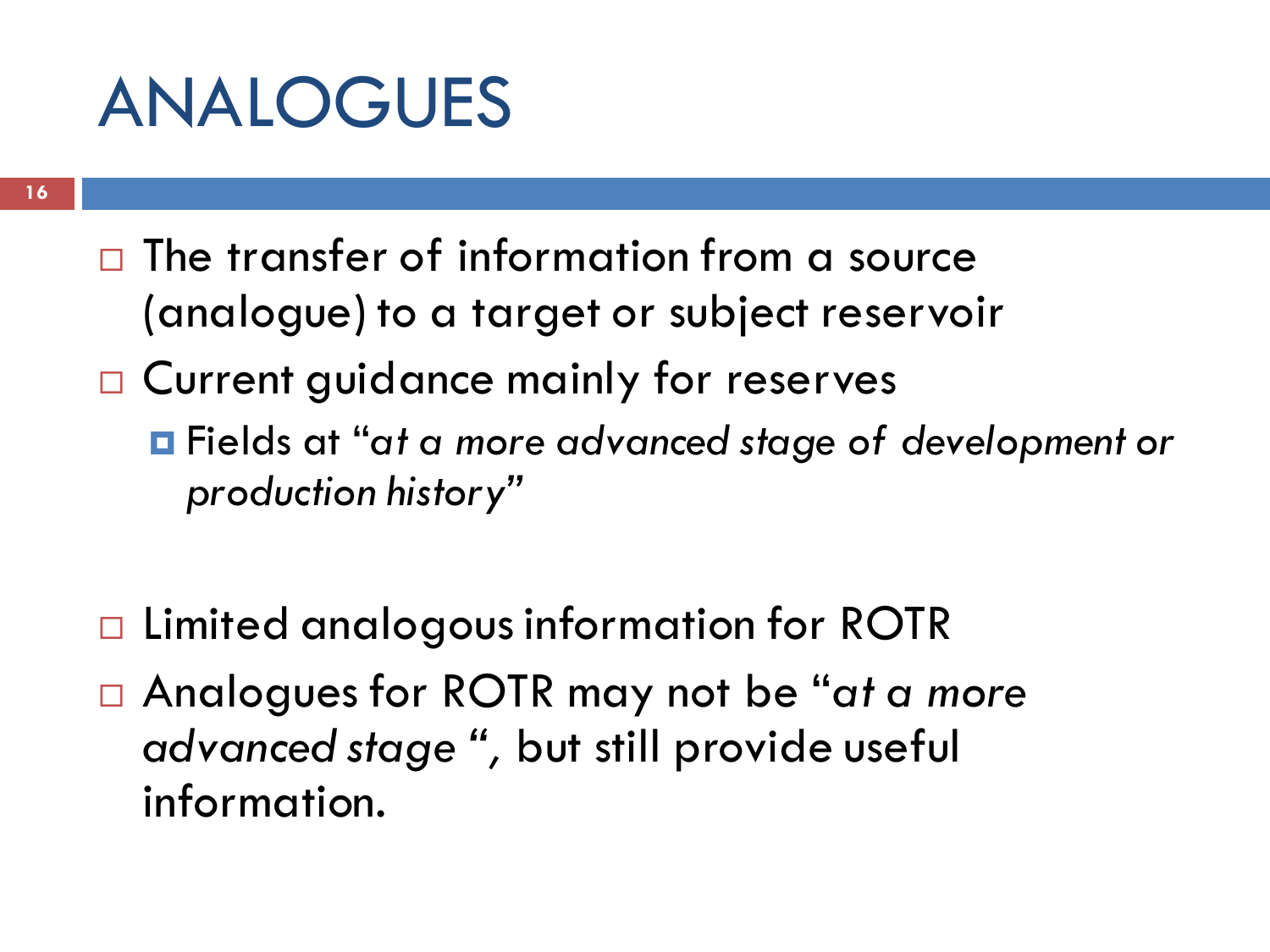#### ANALOGUES Cont.

- □ Representative nature
- □ Completeness
- Scale:
	- **L** Local wellbore?
	- **D** Wider area?
- □ Components:
	- **Reservoir**
	- **Recovery process**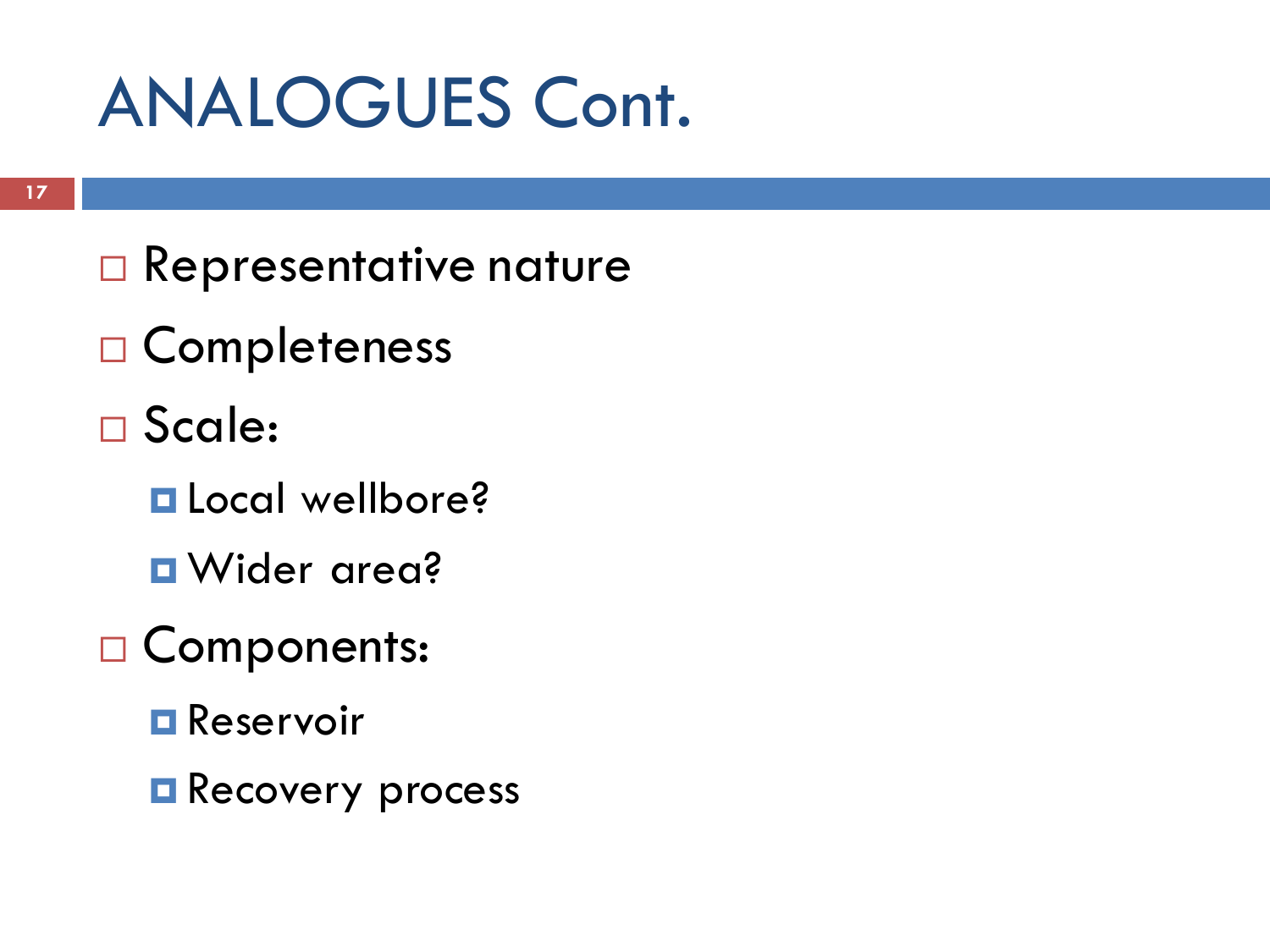### DESCRIBING YOUR PROJECT

- □ Property
- □ Project Evaluation Scenario
- □ Project Evaluation Status
- Recovery Technology
- □ Project Maturity
- □ Contingencies
- Resource Estimates
- $\Box$  Economics
- Additional information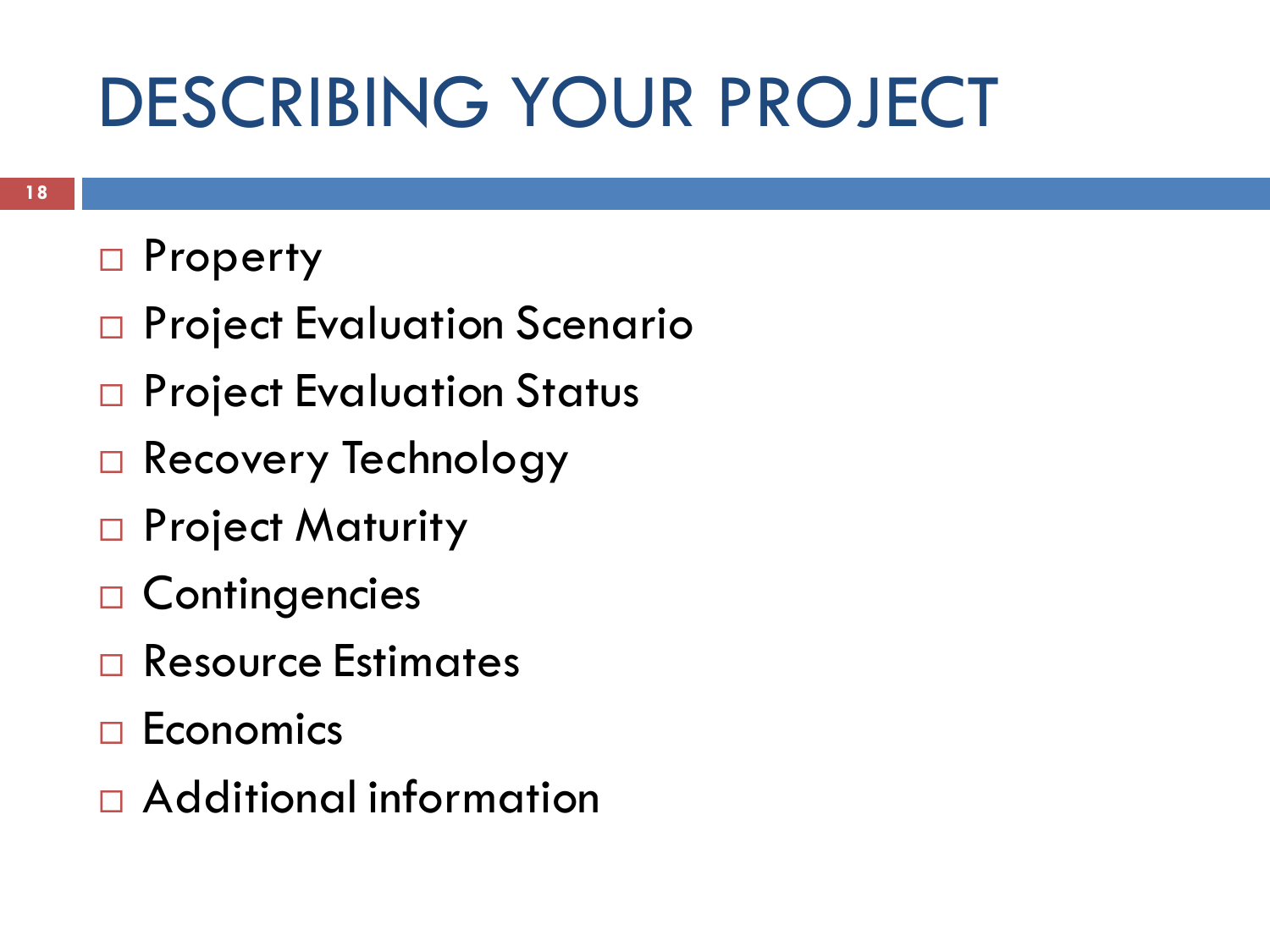### PROPERTY AND PROJECT **DESCRIPTION**

#### □ Property

- **Location**
- **O** Geological target
- **T** Type of hydrocarbon
- $E$ tc.
- □ Project
	- **Q** Number and timing of wells
	- **Recovery technology**
	- $\blacksquare$  Timing of production
	- **O** Costs
	- **Potential market**
	- $\Box$  Etc.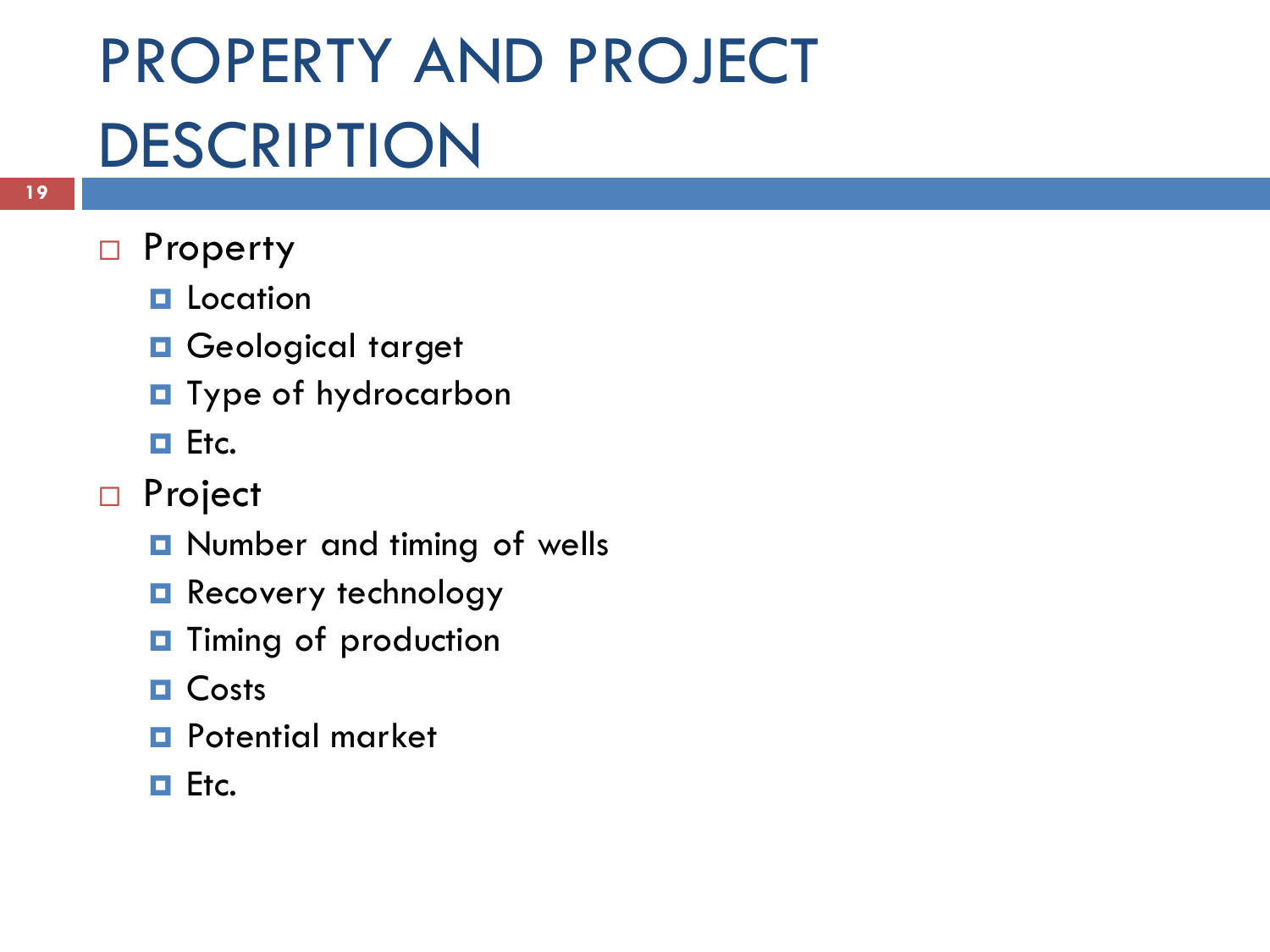### PROJECT EVALUATION STATUS

#### **D CONCEPTUAL**

 $\blacksquare$  Initial stage, limited data and project details.

#### **D** PRE-DEVELOPMENT

**n** More detail, enough to continue assessment, not enough for development decision

#### DEVELOPMENT

**D** Detailed, provides information for decision on development (Final Investment Decision)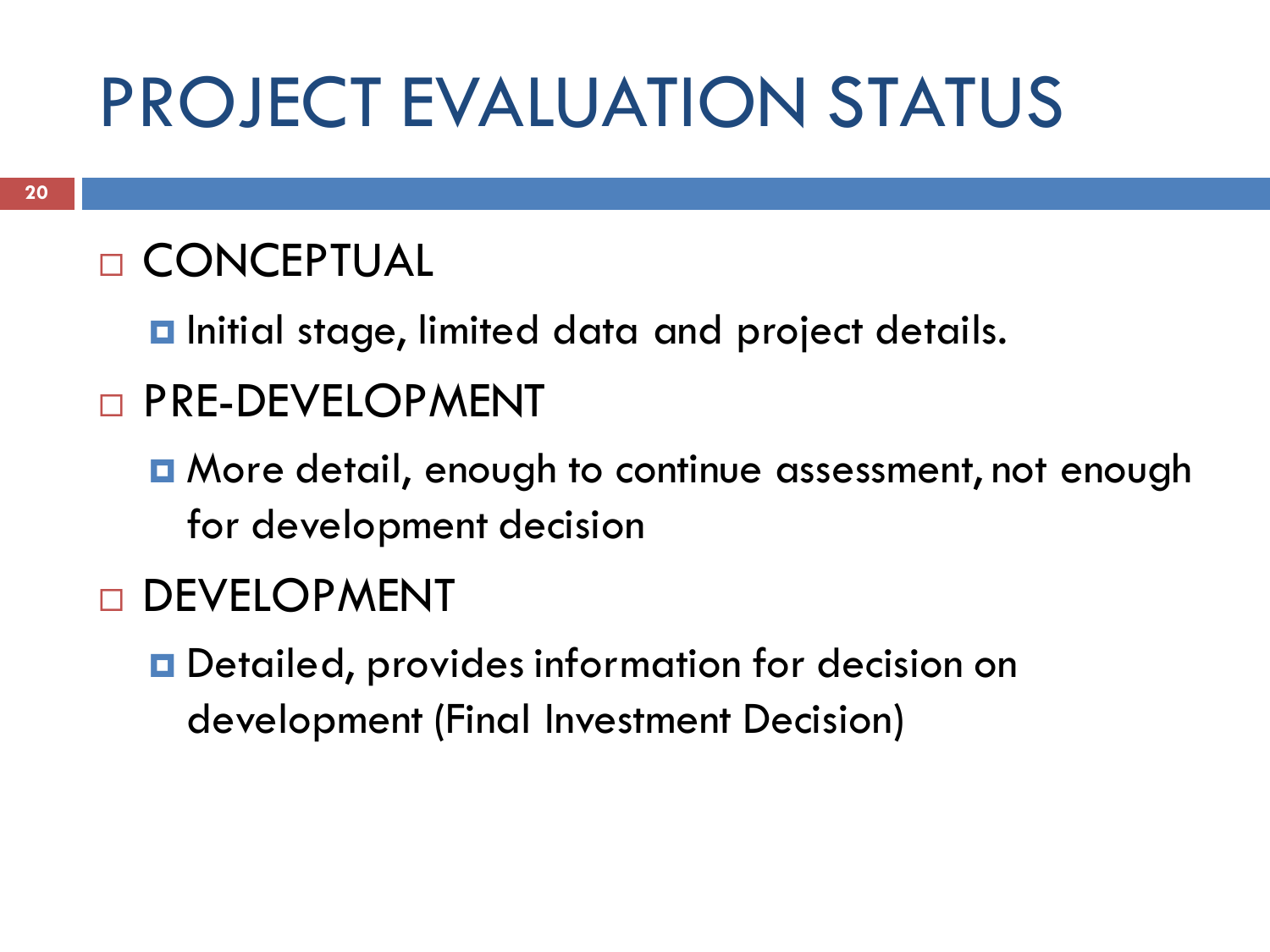### RECOVERY TECHNOLOGY

- □ ESTABLISHED TECHNOLOGY. ... proven to be successful in **commercial** applications.
- □ TECHNOLOGY UNDER DEVELOPMENT A field test to determine the **economic viability** of a recovery process for the subject reservoir.
- EXPERIMENTAL TECHNOLOGY A field test to determine the **technical viability** of a recovery process for the subject reservoir.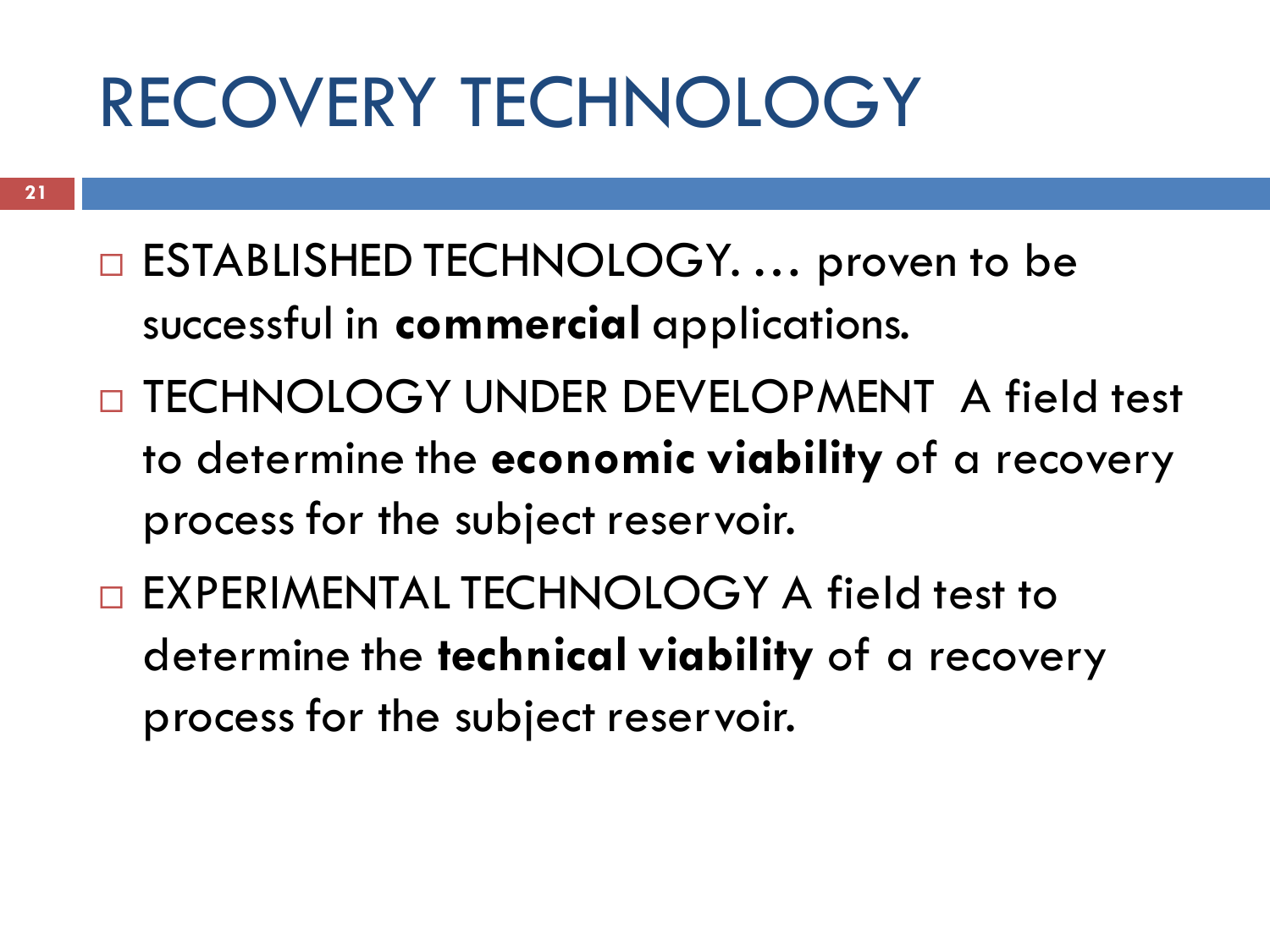# PILOT TEST AND SCALING

- □ PILOT TEST. A small-scale test or trial operation that is used to assess the suitability of a method for commercial application **(**COGEH and PRMS).
	- **O** Generic description that does not clearly indicate the stage of the recovery technology.
- SCALING
	- **O** Technology Under Development may need to be scaled up to confirm economic viability
	- $\blacksquare$  This scaling is for the recovery process, and only for the area of the TUD
	- **Extrapolation over a larger area depends on other** factors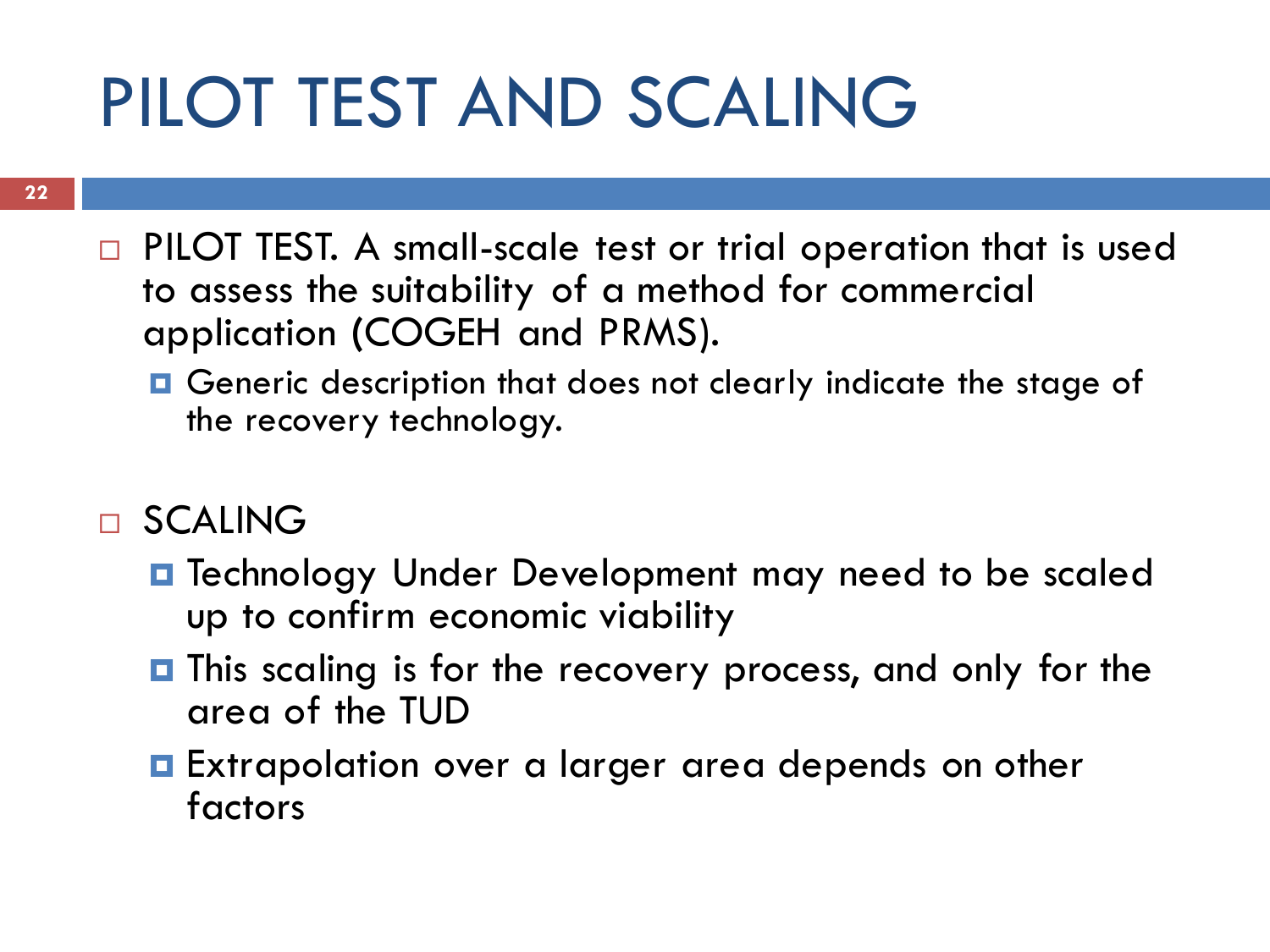### PROJECT MATURITY SUB-CLASSES



Modified after PRMS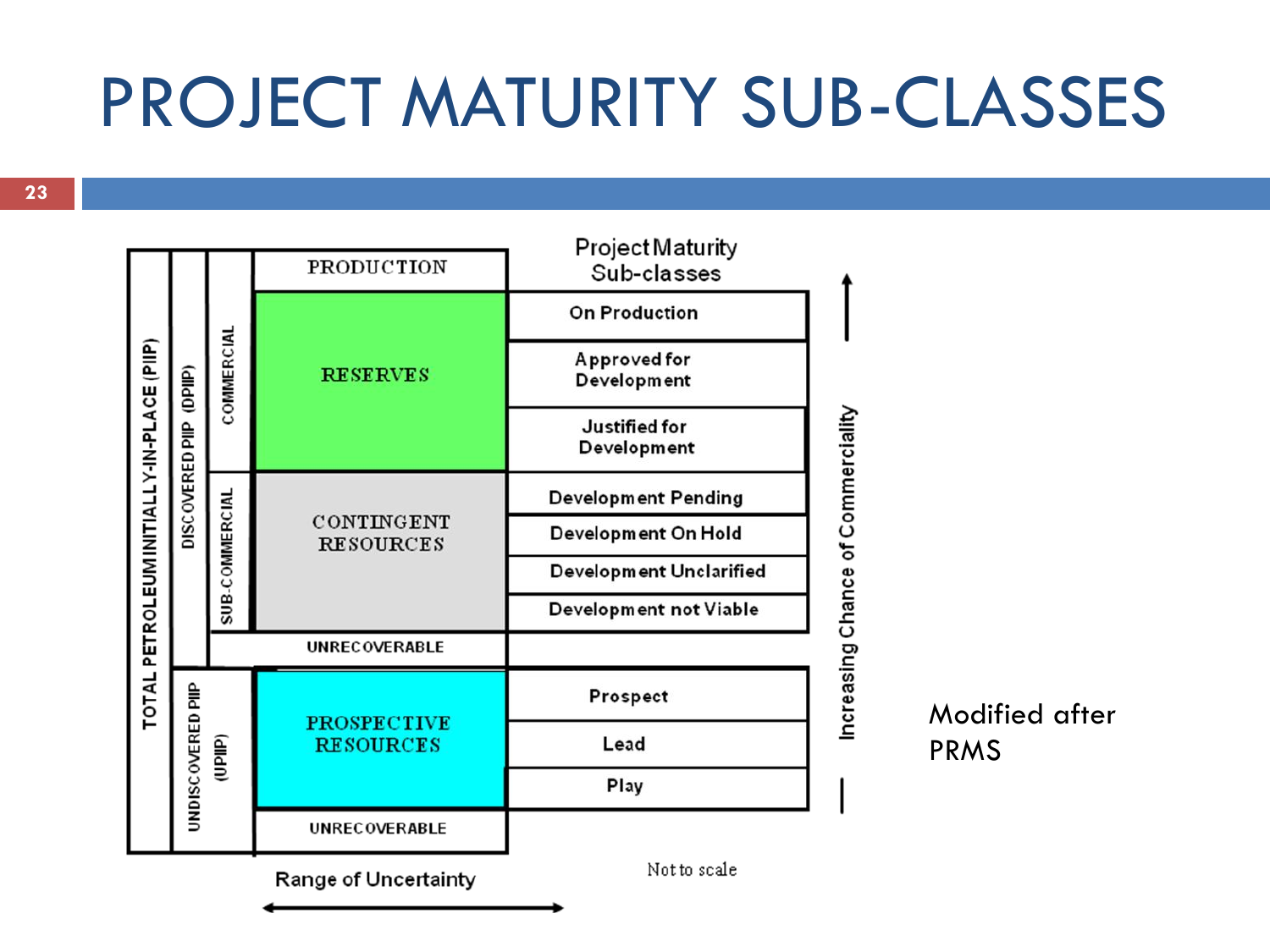#### PROJECT MATURITY STATUS From PRMS

#### **NEWELOPMENT UNCLARIFIED**

- $\Box$  evaluation is incomplete and there is ongoing activity to resolve any risks or uncertainties.
- n DEVELOPMENT PENDING
	- $\blacksquare$  resolution of the final conditions for development is being actively pursued, no known contingencies (high chance of development).
- ON HOLD
	- $\blacksquare$  reasonable chance of development but major non-technical contingencies that are usually beyond the control of the operator.
- **DEVELOPMENT NOT VIABLE** 
	- where no further data acquisition or evaluation is currently planned and hence there is a low chance of development.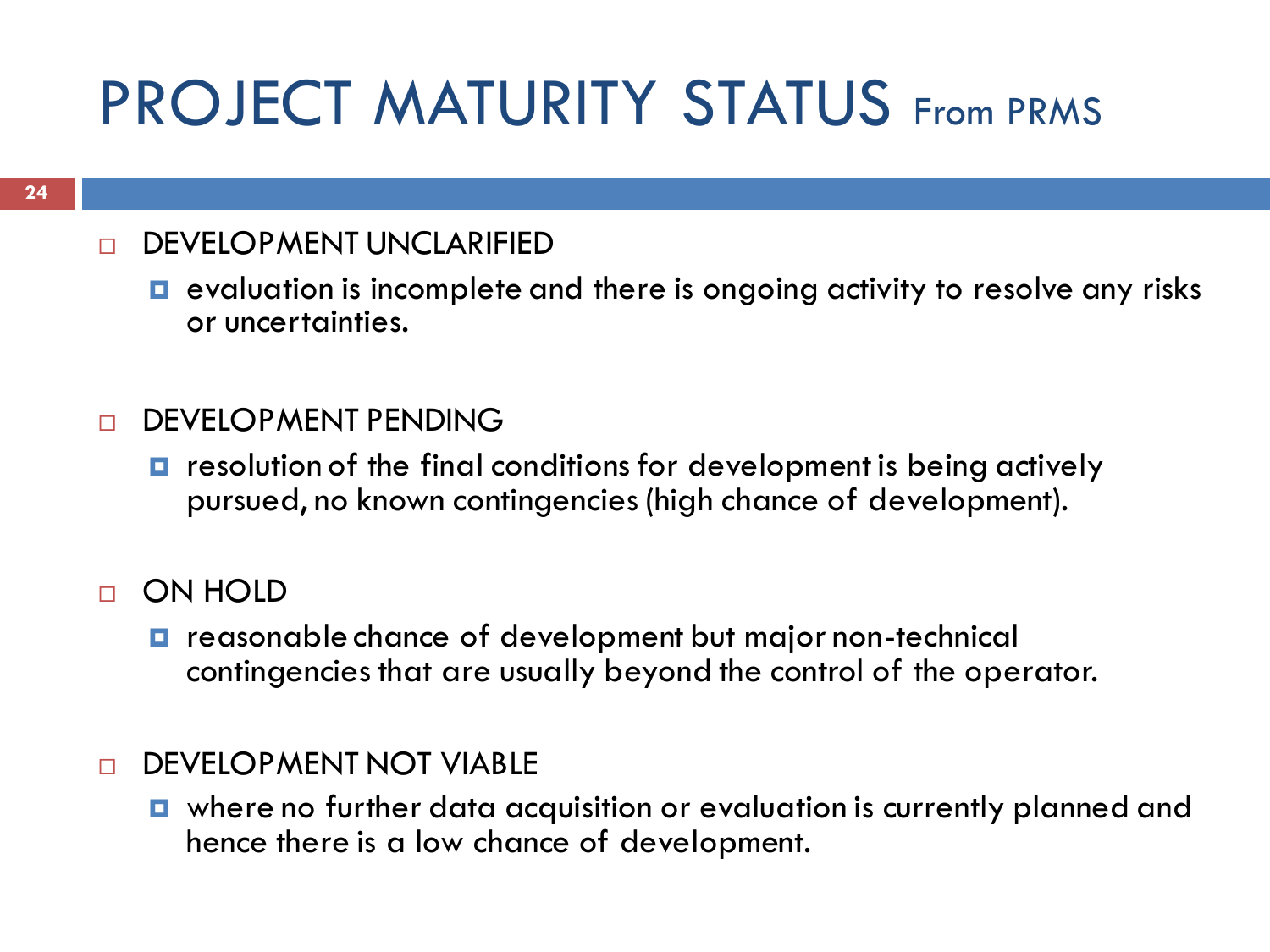# TIME AND ACTIVITY LEVEL

- □ Development Unclarified and Development Pending
	- **O** Cannot be maintained indefinitely
	- **Requires activity to resolve**
	- **Reclassify if no activity over an unduly extended time** for the project
- On Hold
	- **D** No time or activity requirement BUT
	- **Report the current situation**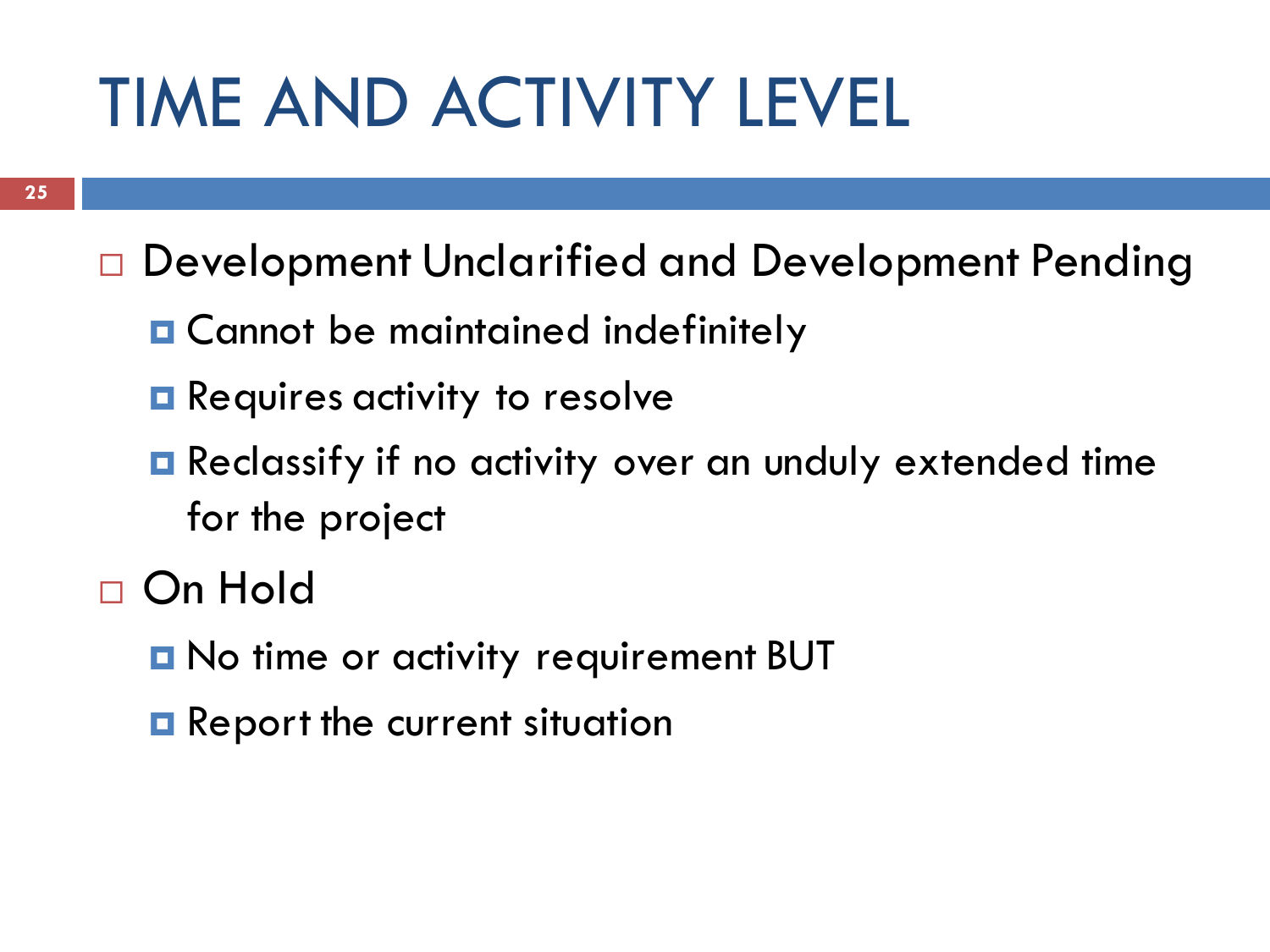### ECONOMIC vs COMMERCIAL

- $\Box$  Economic
	- **Positive NPV at a selected hurdle discount rate**
- □ Commercial
	- **Economic and**
	- **No contingencies that prevent production and sale**
- Reserves must be COMMERCIAL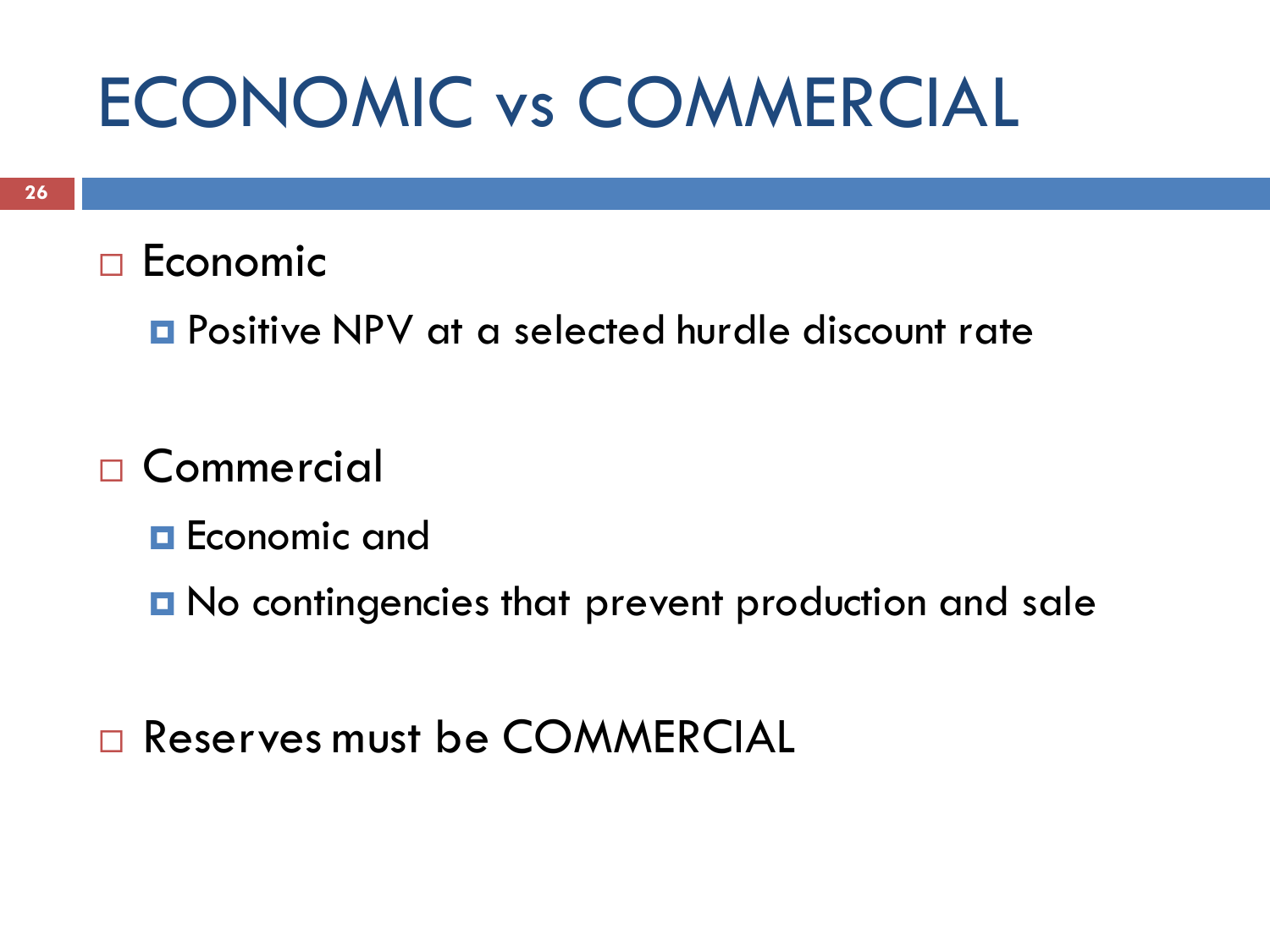# CONTINGENT RESOURCE

- **27**
- *…* those quantities of petroleum … potentially recoverable from known accumulations using established technology or technology under development, but which are not currently considered to be commercially recoverable due to one or more contingencies.
- □ CONTINGENCY A condition that must be satisfied for a portion of Discovered Petroleum Initially in Place to be classified as a Reserve that is:
	- **□** Specific to the project being evaluated, and,
	- **□** Can be expected to be resolved.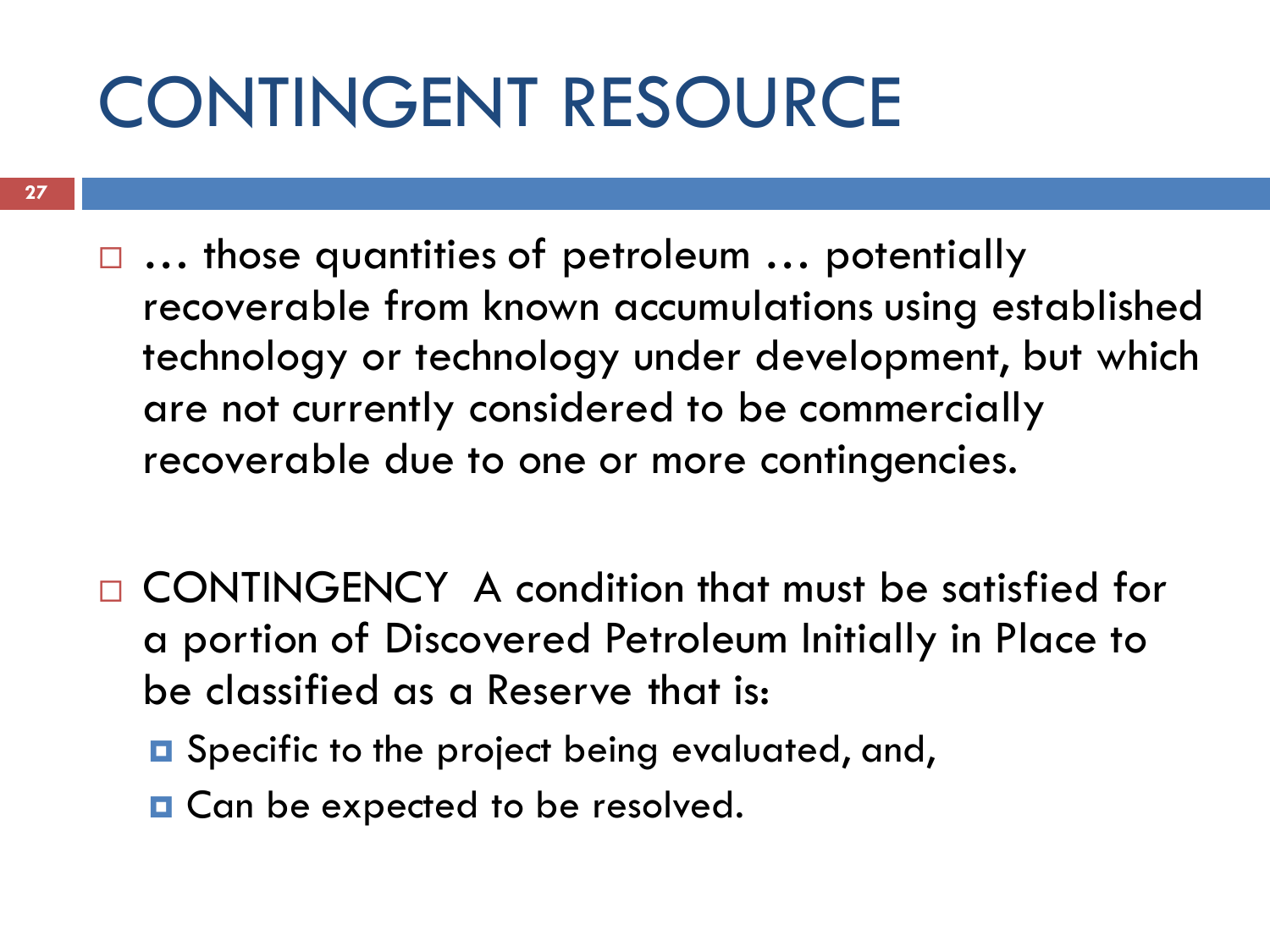## **CONTINGENCIES**

#### D TECHNICAL

 $\blacksquare$  Technology under development

#### ECONOMIC STATUS

- **Expression Economic** (PRMS Marginal)
- **□** Sub-Economic (PRMS Sub-marginal)
- **Q** Undetermined (Maturity sub-class Unclarified)

#### NON-TECHNICAL

- **E** Legal, Regulatory approval, Access to Markets
- **Political, Social licence?**
- $\Box$  Etc.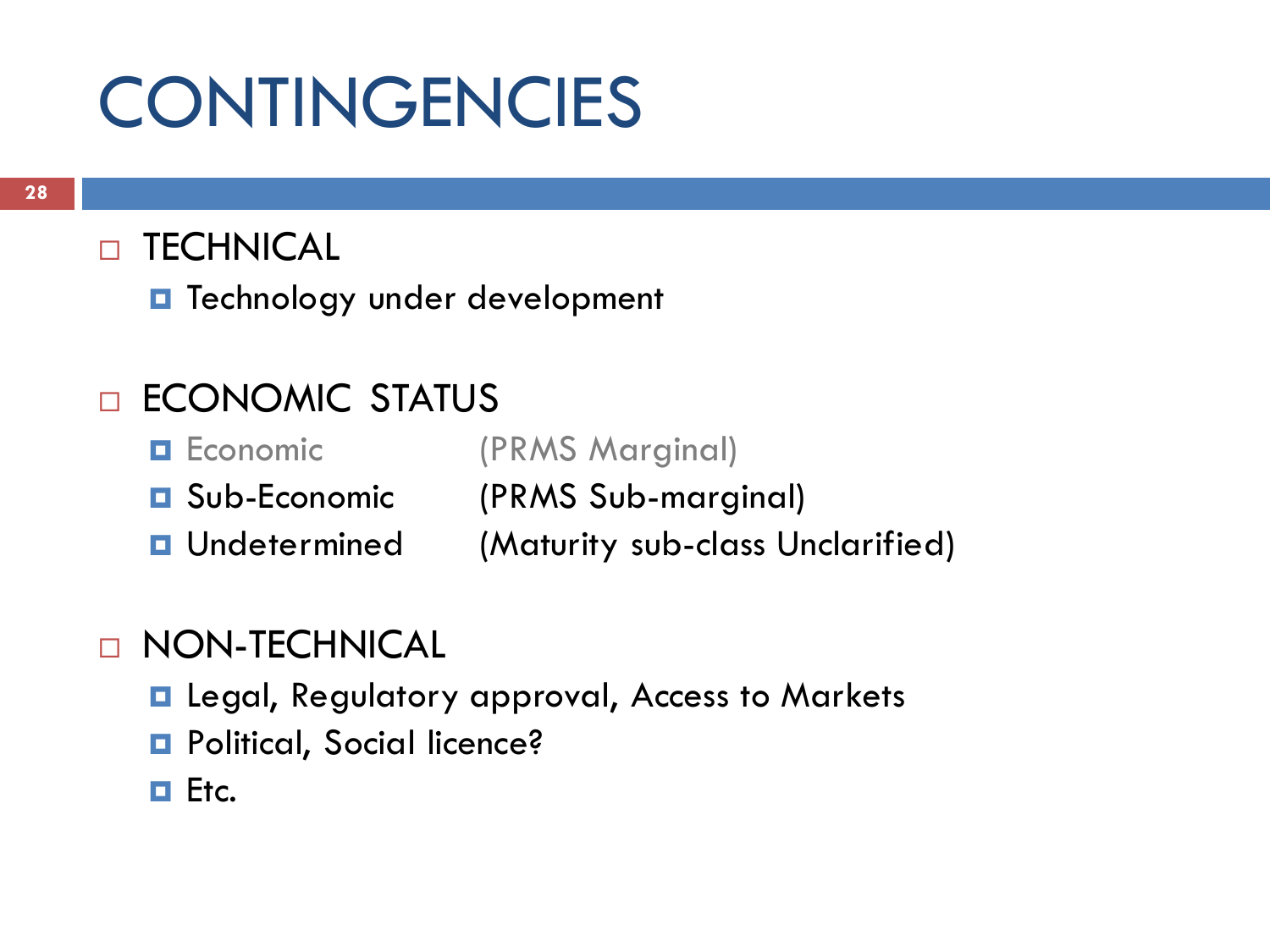#### AGGREGATION

- □ Aggregation of individual prospects into an exploration portfolio
- □ Aggregation of individual well estimates to the property level
- □ Aggregation across resource classes
	- **P** Potentially very misleading
	- **D** Not allowed in NI 51-101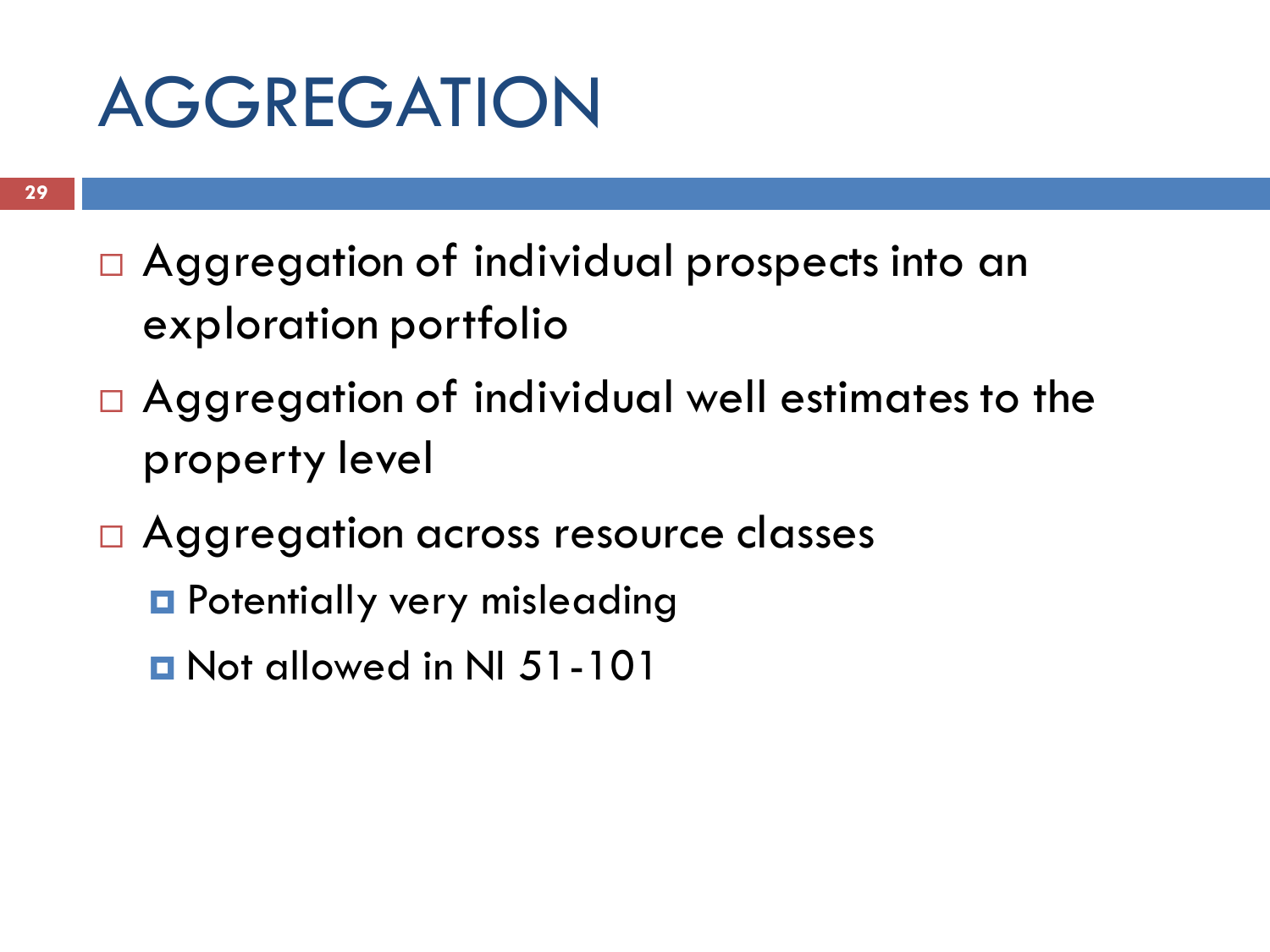#### ROTR WRAP UP

- □ ROTR items we didn't have time to develop fully:
	- **Extrapolation from a control point.**
	- **D** Analogues
	- **O** Catalogue of Recovery Technologies
	- **D** Aggregation
	- **D** Social licence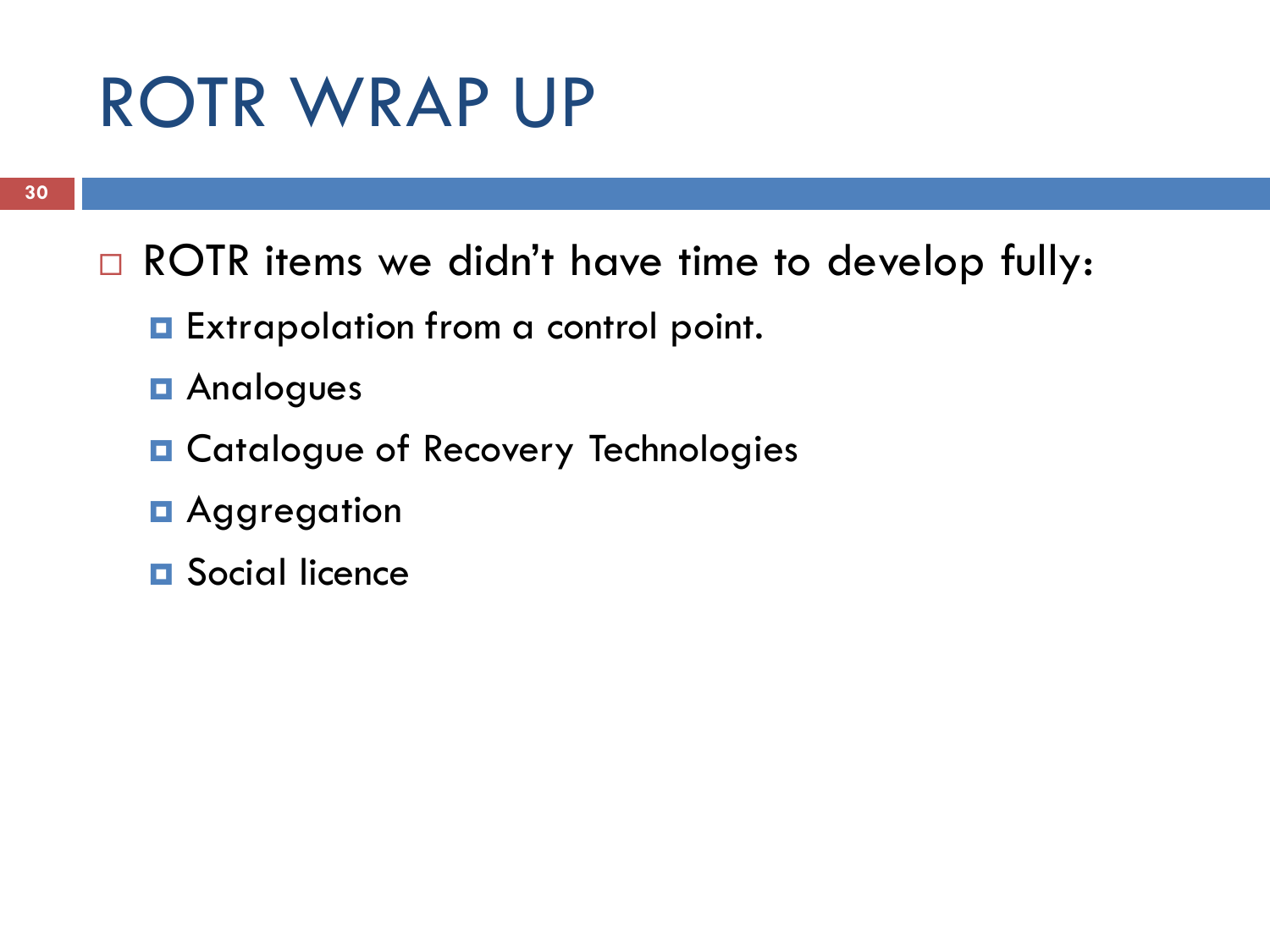# WRAP UP: COGEH GENERAL

#### □ Update process

- **Exerging Issues Committee**
- **Digital, dynamic**
- COGEH Maintenance
	- **u** Update and integration of additional sections
	- **O** Glossaries
	- **Resource specific guidelines** 
		- **Update existing resource specific guidelines (CBM, Bitumen)**
		- New resource specific guidelines (Low permeability oil and gas reservoirs (clastics, shales, silts, mudrock; carbonates).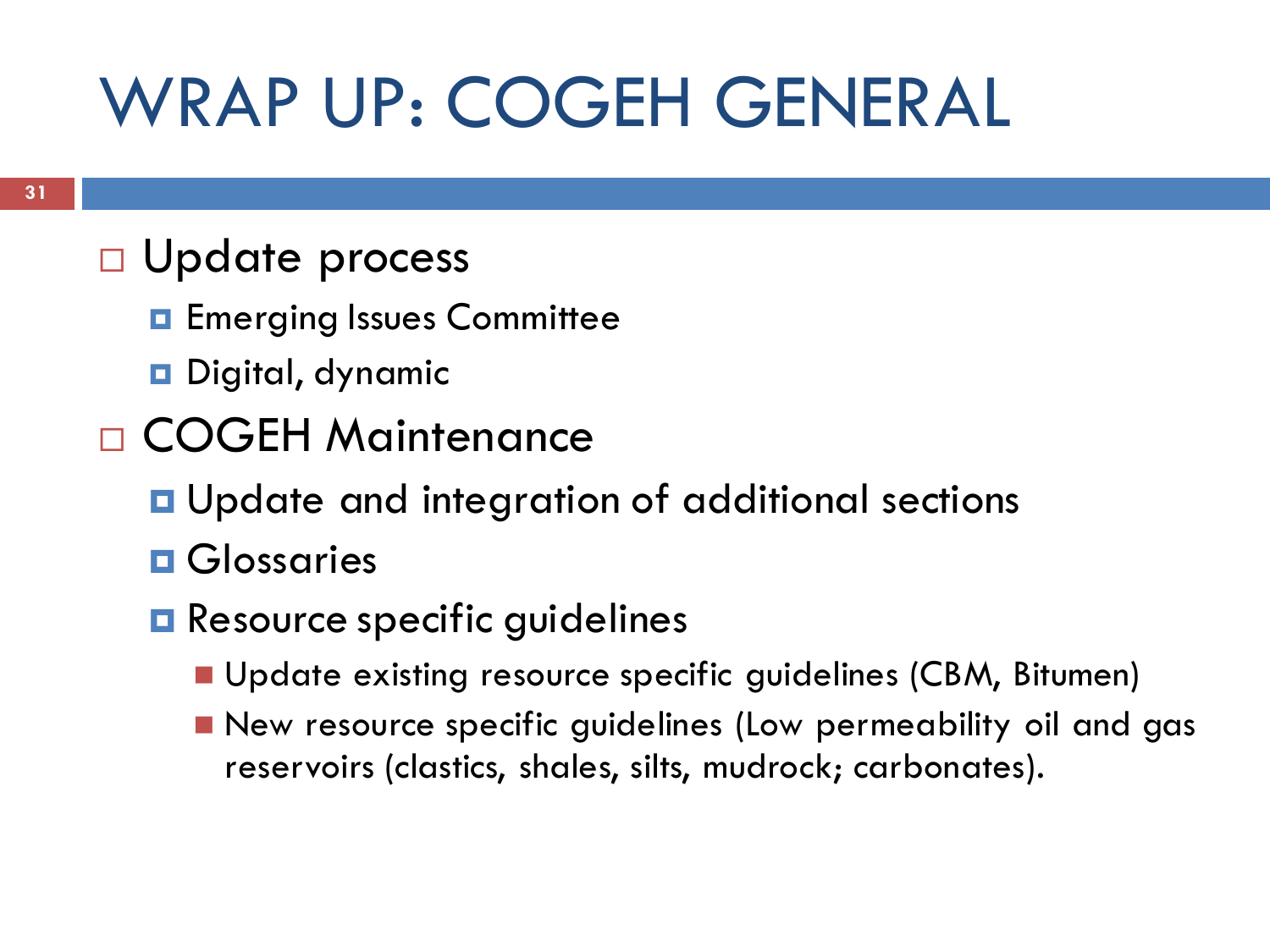#### WAYS AND MEANS

#### □ Manpower

- **O** SPEE Calgary has fewer than 50 members
- □ Financing
	- **Only from sale of COGEH**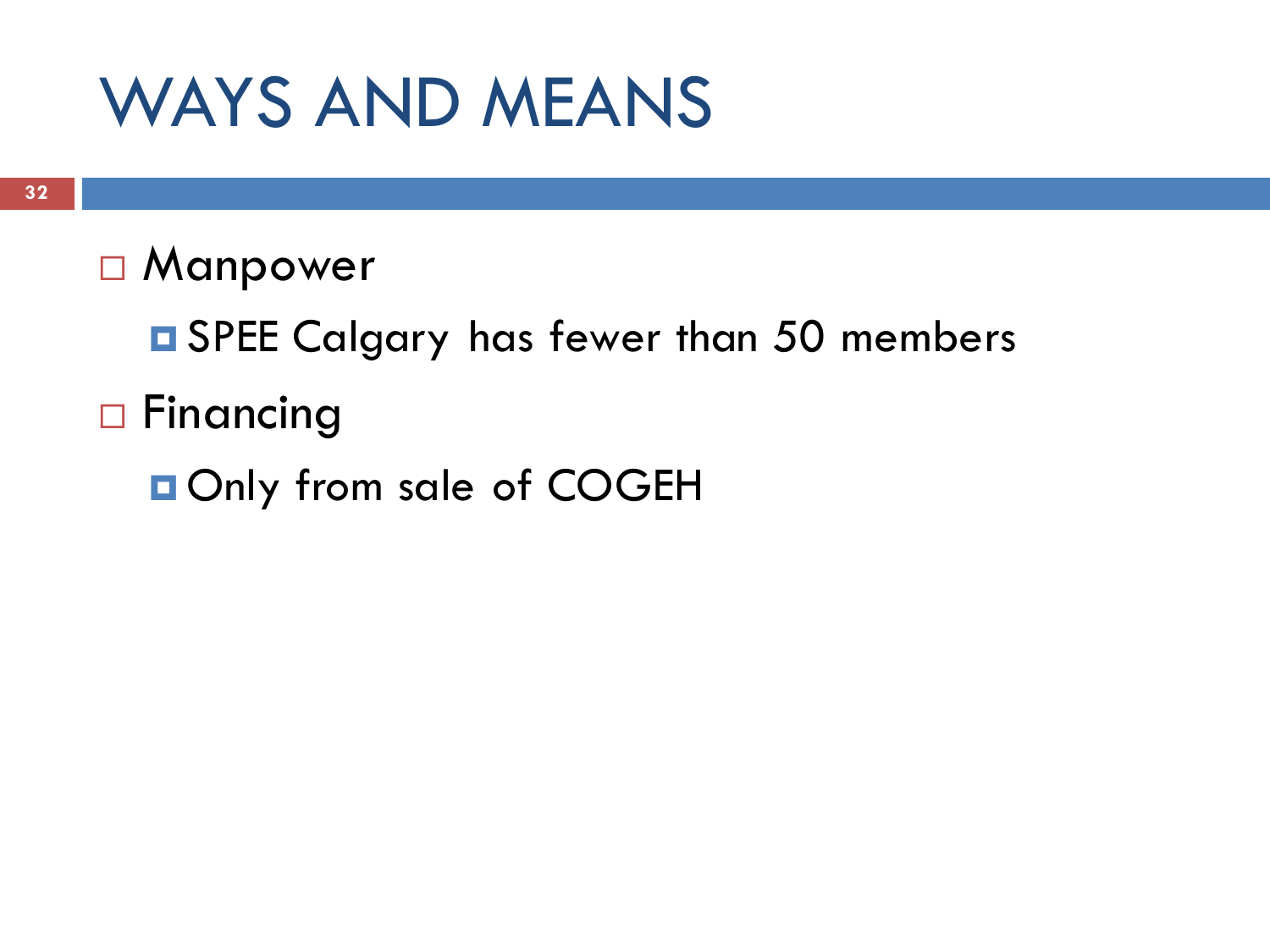

□ COGEH Training courses COGEH Advisory Committee